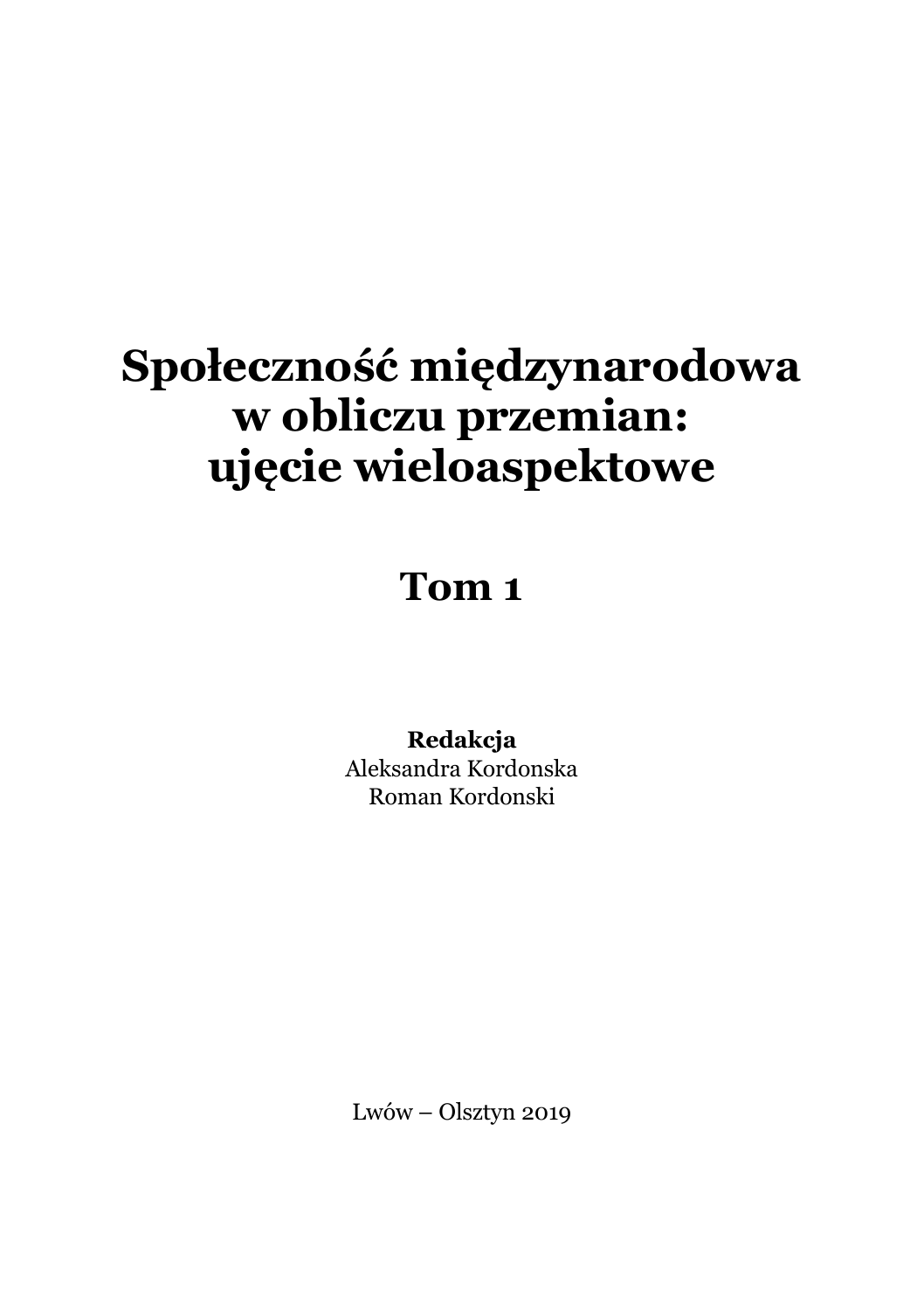*Przyjęto do druku Uchwałą Rady Wydziału Stosunków Międzynarodowych, Lwowski Uniwersytet Narodowy im. Iwana Franki we współpracy z Instytutem Nauk Politycznych Uniwersytetu Warmińsko-Mazurskiego w Olsztynie (Protokół nr 14 z dnia 02.07.2019 r.)*

#### **Recenzenci:**

Prof. dr hab. **Nataliya Khoma**, Lwowski Uniwersytet Narodowy im. I. Franki Prof. dr hab. **Arkadiusz Żukowski**, Uniwersytet Warmińsko-Mazurski w Olsztynie Prof. dr hab. **Denys Svyrydenko**, Państwowy Uniwersytet Pedagogiczny im. M.P. Dragomanowa

#### **Redaktor naukowy:**

Prof. dr hab. **Markiyan Malskyy**, Lwowski Uniwersytet Narodowy im. I. Franki

**Projekt okładki:** dr Rostysław Romaniuk

**Społeczność międzynarodowa w obliczu przemian: ujęcie wieloaspektowe**, Tom 1, A. Kordonska, R. Kordonski, (red.), Lwowski Uniwersytet Narodowy im. Iwana Franki, Lwów–Olsztyn 2019, 326 s.

Prezentowana publikacja naukowa zawiera wyniki badań młodych naukowców reprezentujących różne dyscypliny naukowe i podejmujących w rozdziałach swojego autorstwa problematykę z obszaru zainteresowania stosunków międzynarodowych, politologii, bezpieczeństwa, prawa, historii, kultury, pedagogiki i medycyny. Celem redaktorów niniejszego tomu było rozwinięcie współpracy międzynarodowej pomiędzy ośrodkami naukowymi w Polsce i na Ukrainie.

Redaktorzy niniejszej pracy zbiorowej oddają Czytelnikom książkę, która stanowi kolejny krok we współpracy naukowej polsko-ukraińskiej. Żywią oni także nadzieję, na dalsze jej kontynuowanie i rozwijanie w przyszłości.

Odpowiedzialność za treść artykułów ponoszą autorzy.

**ISBN 978-617-7835-13-3**

© Autorzy, 2019 © Lwowski Uniwersytet Narodowy im. Iwana Franki, 2019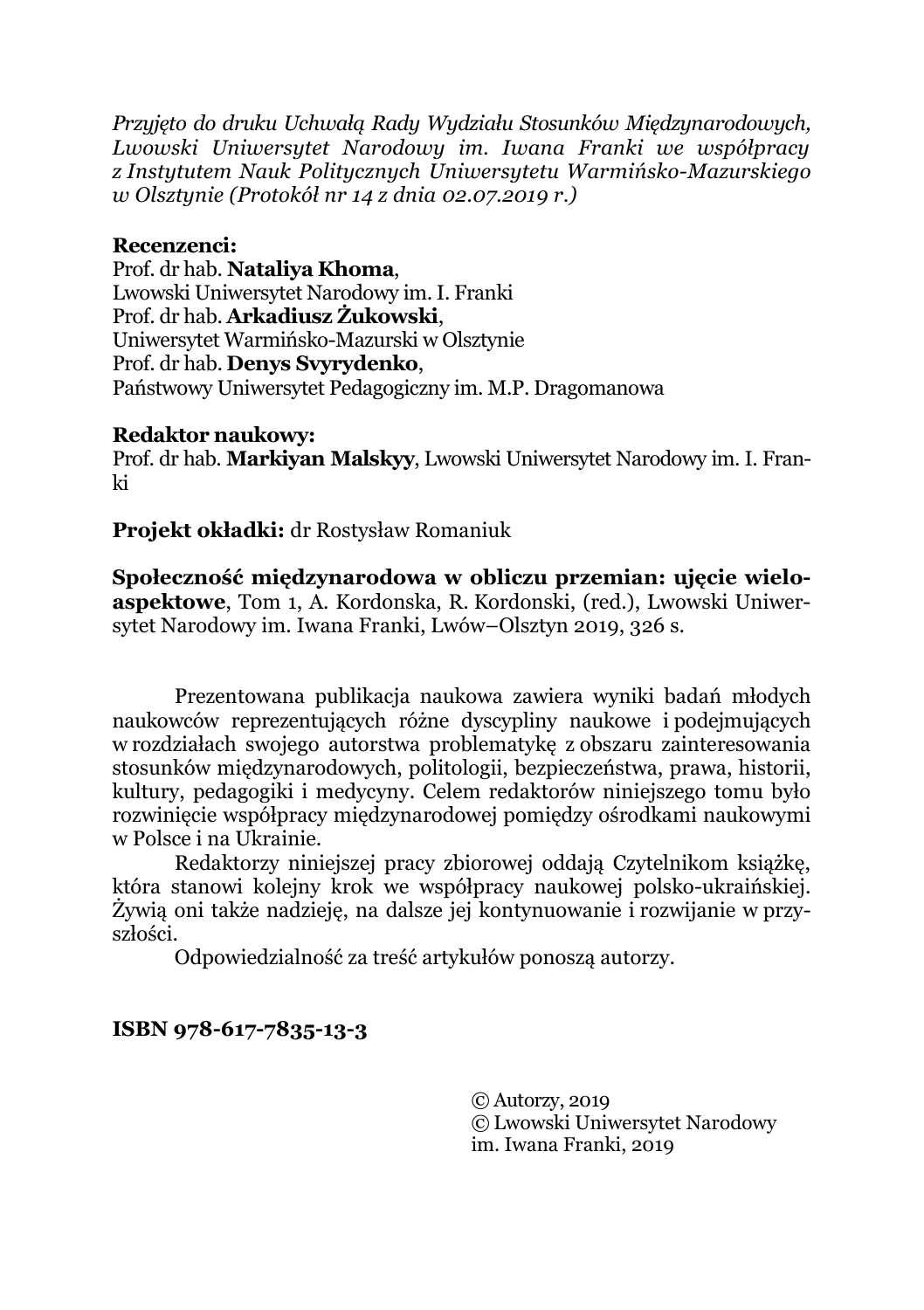## **SPIS TREŚCI**

| SEKCJA I.<br>SPOŁECZNOŚĆ MIĘDZYNARODOWA<br>W UJĘCIU POLITYCZNO-PRAWNYM                                                                                       |
|--------------------------------------------------------------------------------------------------------------------------------------------------------------|
| <b>Nicole Pietrzak</b><br>Polityka Unii Europejskiej wobec Ukrainy w latach 2014-2019 10                                                                     |
| Jakub Klepański<br>Analiza ilościowa i jakościowa wystąpień publicznych<br>przywódców politycznych jako sposób obserwacji trendów                            |
| Mikołaj Raczyński<br>Demokracja deliberatywna Jurgena Habermasa. Czy możliwa<br>jest demokracja przekraczająca granice państwowe? 36                         |
| Kateryna Yavorska<br>Громадянські та політичні права і свободи в Вірменії:<br>оцінка ймовірності поступальних змін у контексті                               |
| Sara Piwowarska<br>Przemiany w polityce zagranicznej Iranu wobec Izraela.<br>Stanowisko Izraela wobec irańskiego programu nuklearnego  61                    |
| Dominika Dróżdż<br>Terroryzm na świecie – jego zwalczanie, osądzanie, zapobieganie                                                                           |
| Konrad Węgliński<br>Entrepreneurs' obligations on the grounds of the Polish Anti-Money<br>Laundering and Counter-Terrorist Financing Act of 1 March 2018  89 |
| Mateusz H. Ziemblicki<br>Fight against unequal treatment and discrimination                                                                                  |
| <b>Maciej Troć</b>                                                                                                                                           |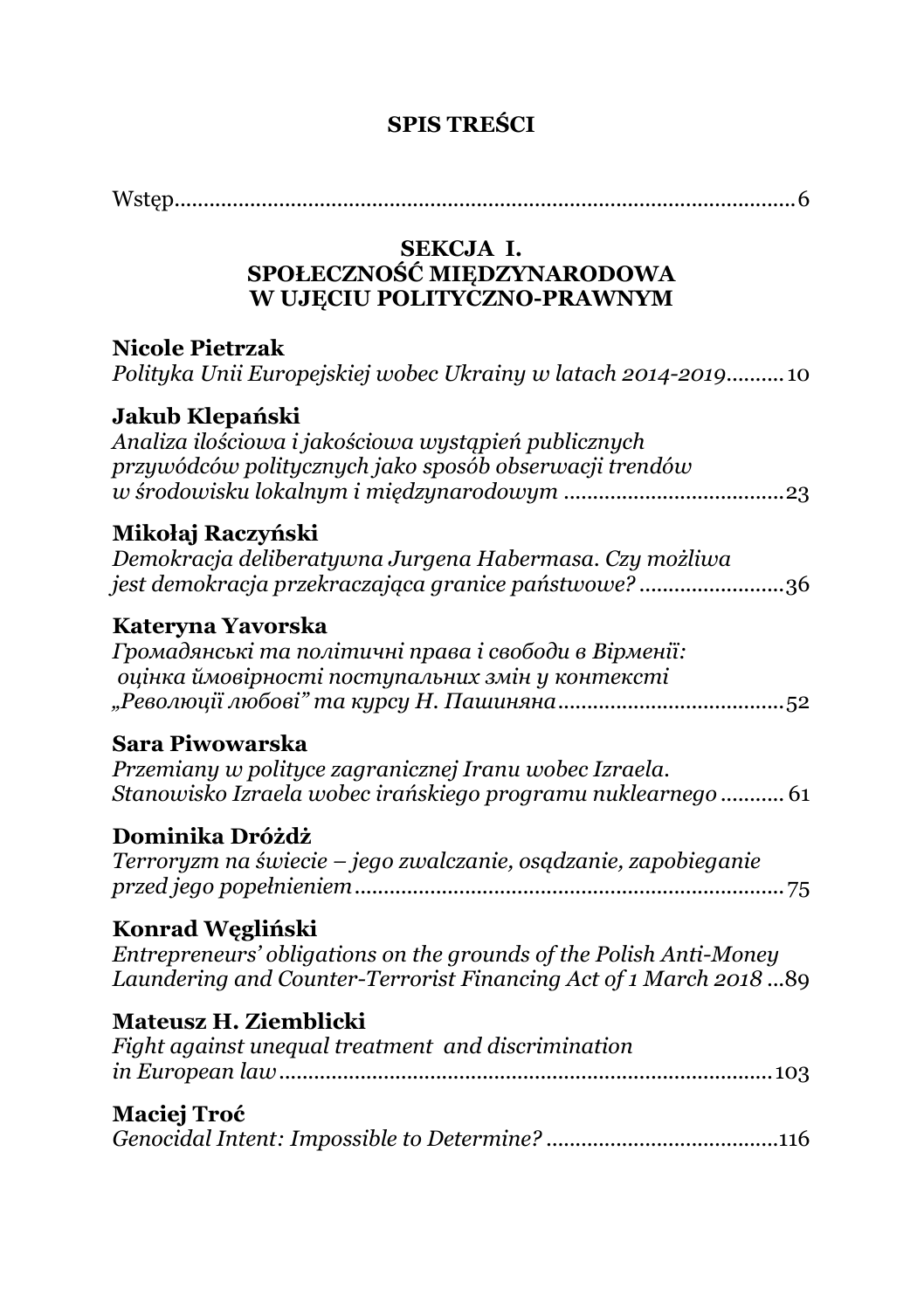## **[Michał Przychodzki](#page--1-0)**

| Rozwój praw i obowiązków obywatela – w świetle ustaw |  |
|------------------------------------------------------|--|
|                                                      |  |

## **[Izabela Firek](#page--1-0)**

*[Udział obywateli w wyborach do europarlamentu w 15 lecie](#page--1-0)  [członkostwa Polski w Unii Europejskiej –](#page--1-0) bilans i perspektywy .......* 146

#### **[Julia Szwiec](#page--1-0)**

| Mediacja jako instytucja prawa materialnego w Polsce |
|------------------------------------------------------|
|                                                      |

## **[Kacper Klimpel](#page--1-0)**

*[Ustawa Konstytucyjna Królestwa Polskiego z 1815 r](#page--1-0). .......................* 172

## **[Rafał Świergiel](#page--1-0)**

*[Fundamenty aksjologiczne ks](#page--1-0)ztałtujące preambułę [Konstytucji RP z dnia 2 kwietnia 1997 r.](#page--1-0) – analiza w kontekście [wybranych współczesnych problemów polityczno](#page--1-0)-społecznych .......* 183

#### **[SEKCJA II.](#page--1-0) [SPOŁECZNOŚĆ MIĘDZYNARODOWA](#page--1-0)  W UJĘCIU SPOŁECZNO[-HUMANISTYCZNYM](#page--1-0)**

## **[Witold Górny](#page--1-0)**

| Olympic Games - the history, the present and the future.<br>About Olympic law as the evolution tool of the biggest sport |
|--------------------------------------------------------------------------------------------------------------------------|
| Michał Gałaszewski<br>Profesjonalne uprawianie sportu. Specyfika kariery zawodniczej  215                                |
| Grażyna Czerniak<br>Obraz Galicji w XIX-wiecznej prasie na podstawie                                                     |
| Jolanta Kowalik<br>O polskiej dobroczynności w Petersburgu na łamach                                                     |
| Karolina Mytkowska                                                                                                       |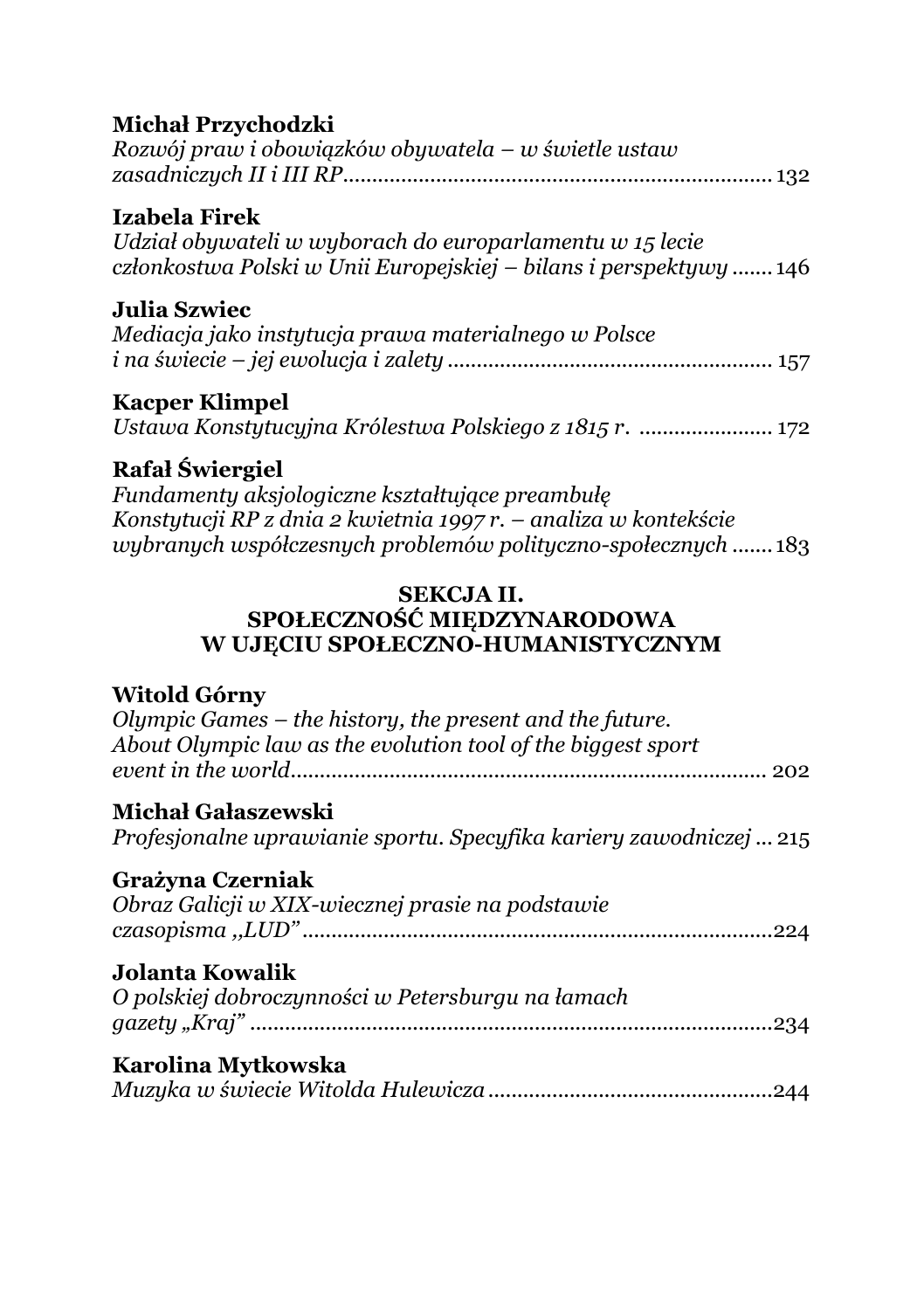## **[Grażyna Czerniak](#page--1-0)**

| Wizerunek Hucuła w XIX-wiecznej prasie na podstawie                                        |
|--------------------------------------------------------------------------------------------|
| <b>Radosław Kondracki</b>                                                                  |
| Czynniki wpływające na kształcenie proobronne młodzieży                                    |
| Natalia Stepanova                                                                          |
| Розвиток критичного мислення у дітей старшого                                              |
| дошкільного віку як базової навички людини XXI ст. 276                                     |
| Olena Semenog, Inna Levenok<br>Intercultural approach to forming the linguistic competence |
| of foreign medical students: world and Ukrainian contexts287                               |
| Martyna Zaborowska                                                                         |
|                                                                                            |
| Angelika Baranowska                                                                        |
|                                                                                            |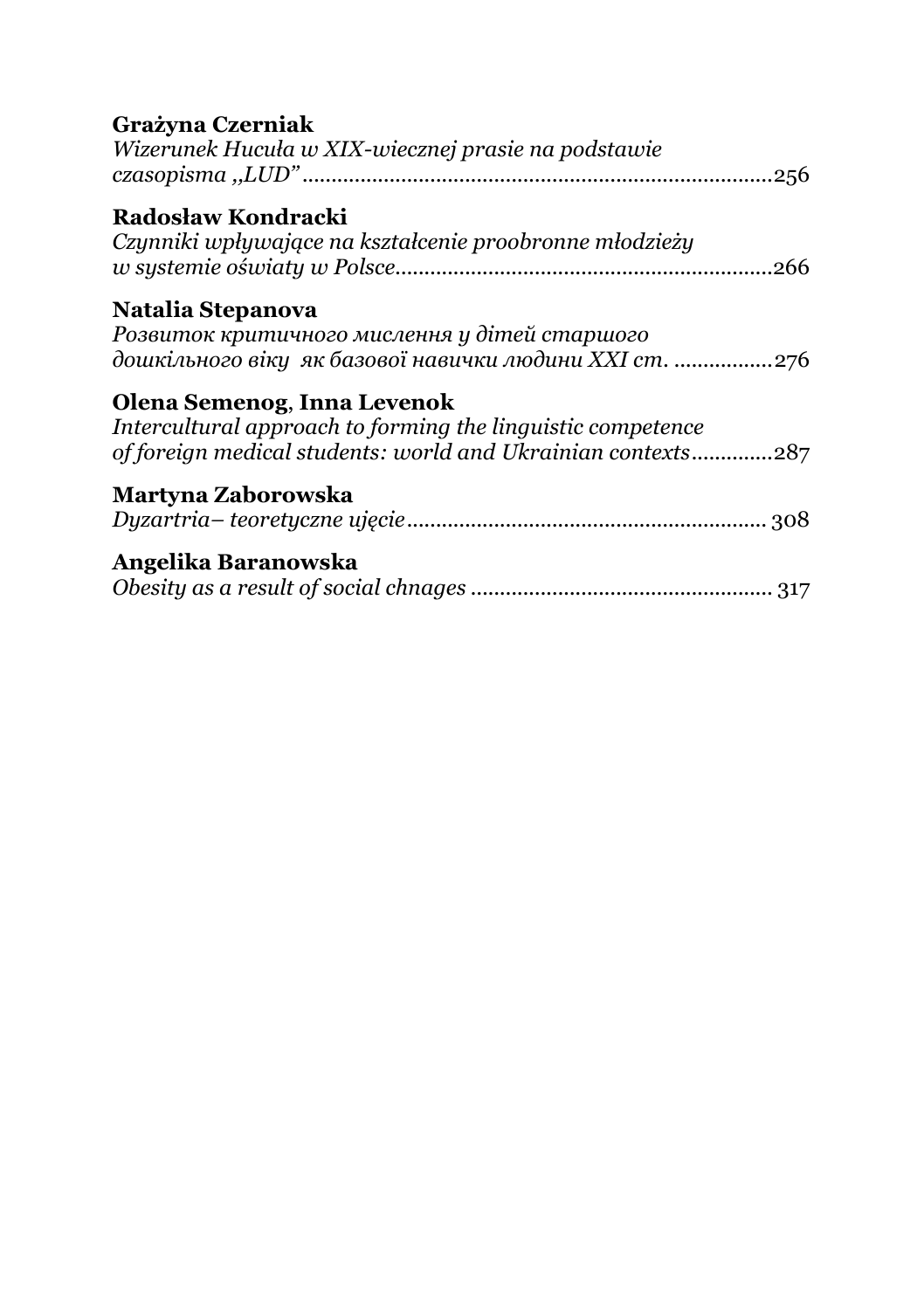## **Olena Semenog**<sup>1</sup> **, Inna Levenok**<sup>2</sup>

## <span id="page-5-1"></span><span id="page-5-0"></span>**Intercultural approach to forming the linguistic competence of foreign medical students: world and Ukrainian contexts**

According to the American Education and Homeland Security Reform (2012). *"national security* is closely linked to *human capital,* and its strength or weakness is determined by the state of the education system"3. As to the characteristic of the humanitarian commission*, human security* covers human rights, good management, access to education and *health care* services, and ensuring that each person has the opportunity and choice to use his or her potential4. The recognition by the world community of the health care problem as the main indicator of socio-economic maturity, culture and success of each state, the deve lopment of medical technologies, the social request for the quality of medical services determine *the special requirements for the quality of professional activity and professional training of doctors.*

It is the professional duty of a doctor "to serve a sick personhonourably and in good faith, to refrain from causing any harm and injusticein his actions", which is formulated in the Hippocratic Oath5. The mainobjective of a doctor is to serve the person. Spiritual generosity

 $\ddot{\phantom{a}}$ 

<sup>1</sup> Olena Semenog, The Head of Ukrainian Language and Literature Department Doctor of Pedagogical Sciences, Professor Faculty of Foreign and Slavic Philology Makarenko Sumy State Pedagogical University, e-mail: olenasemenog@gmail.com

<sup>2</sup> Inna Levenok, Post-graduate student of Ukrainian Language and Literature Department Makarenko Sumy State Pedagogical University, e-mail: olivka1987@ukr.net

<sup>3</sup> J. Klein, C. Rice, J.C. Levy, U. S. Education Reformand National Security (Independent Task Force Report No. 68), Councilon Foreign Relations Press, New York, March 2012, pp. 3.

<sup>4</sup> Report of Commission on Human Security "Human Security Now", United Nations, New York 2003, p. 4.

<sup>5</sup> *Медична етика Гіппократа. Клятва Гіппократа і її подальші модифікації*, Сайт Української медичної стоматологічної академії, https://studfiles.net/preview/5751 663/page:4/.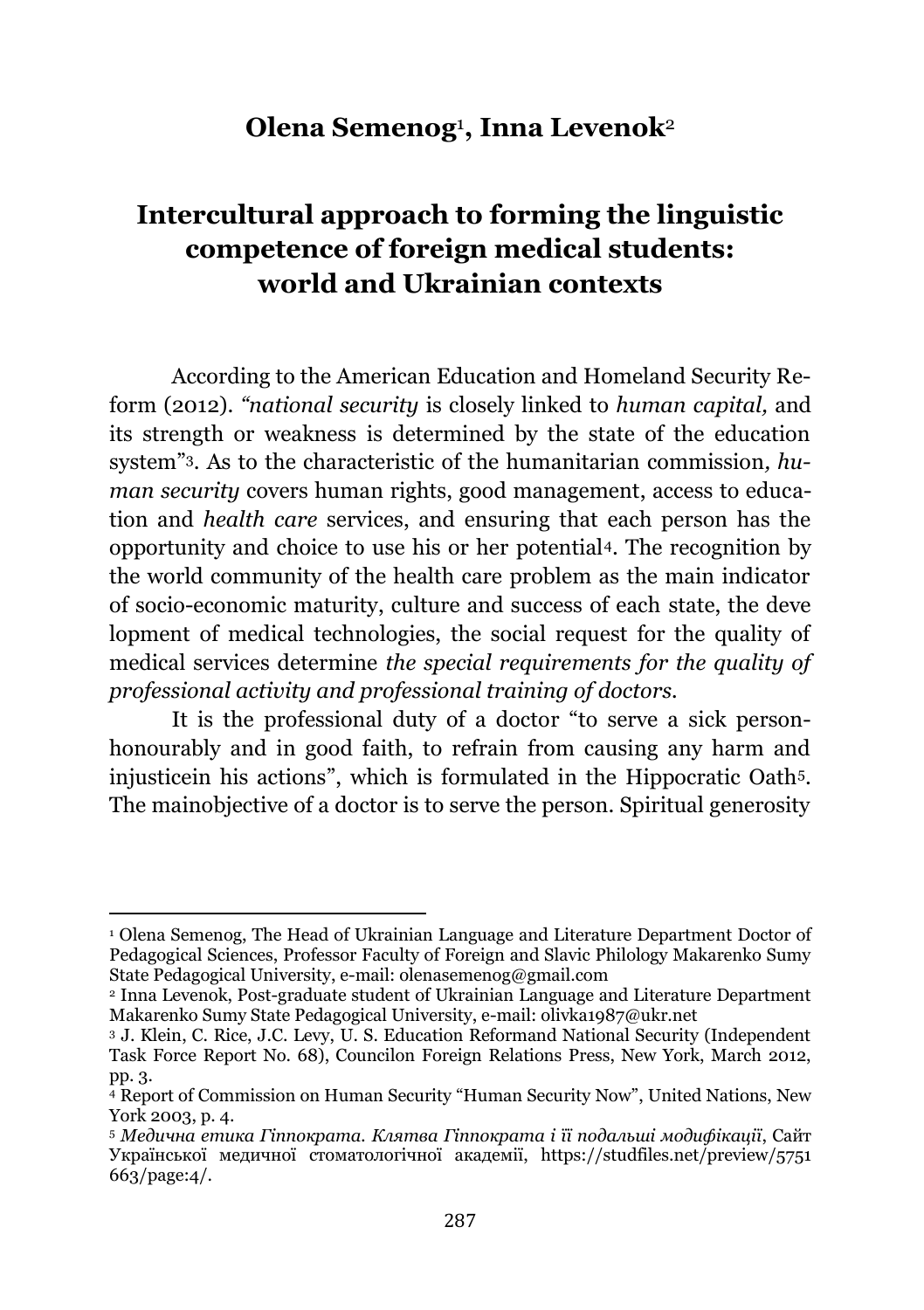is an absolute necessity for a doctor. It is the law of his profession.<sup>6</sup> Given the foregoing, we can conclude that the medical field, being a unique moral space, requires on the particular quality of training of *prospectivedoctors*.

According to the adopted Strategy for the Development of Medical Education in Ukraine (Decree No. 95-p of the Cabinet of Ministers of Ukraine dated on February 27, 2019), the task of medical education is to provide citizens with high-quality medical care due to the high level of training of medical staff. The life and health of a patient should be at the core of the human and professional values of health care workers. Highquality heath care is impossible without changing the cultural paradigm and creating a new professional environment, which is self-replicating and independent one<sup>7</sup> .

The quality of medical education is monitored by the Association for Medical Education in Europe. It has offices in more than 90 countries across five continents and promotes international excellence in undergraduate, postgraduate and continuing education, $8$  evaluates the quality of the educational services, provided by institutions of higher medical education, motivates and promotes the enhancing of education9.

The ASPIRE-to-Excellence initiative provides for improvements in such areas as student assessment; social responsibility of the educational institution; development of scientific-pedagogical experience; "simulation (technologies and educational environments involving the use of standardized patients, specialized simulators, mannequins, virtual and augmented reality, heptics, hybrid simulation and simulated environments)" 10.

<sup>6</sup> К. В. Федорова, *Формування професійно-етичних якостей майбутніх лікарів у виховному просторі вищого медичного навчального закладу,* дис. канд. пед. наук : 13.00.04, Старобільськ 2016, 250 с.

<sup>7</sup> Про схвалення Стратегії розвитку медичної освіти в Україні*Розпорядження КМУ № 95-р від 27.02.2019 року* https://zakon.rada.gov.ua/laws/show/95-2019-%D1%80

<sup>8</sup> The ASPIRE initiative, *International Recognition of Excellence in Education*, https://www.aspire-toexcellence.org/, [02.02.2018].

<sup>9</sup> І.Є. Булах, Л.П. Войтенко, Ю.П. Антоненко, *Моніторинг якості медичної освіти. Міжнародний досвід*, Медична освіта 2018, № 3, с. 5-12.

<sup>&</sup>lt;sup>10</sup> *Criteria – ASPIRE Recognition of Excellence in Simulationin a Medical, Dental and Veterinary School*, October 2017, https://www.aspire-to-excellence.org/downloads/ 1342/Criteria%20-%20ASPIRE%20Recognition%20of%20Excellence%20in%20 Simula-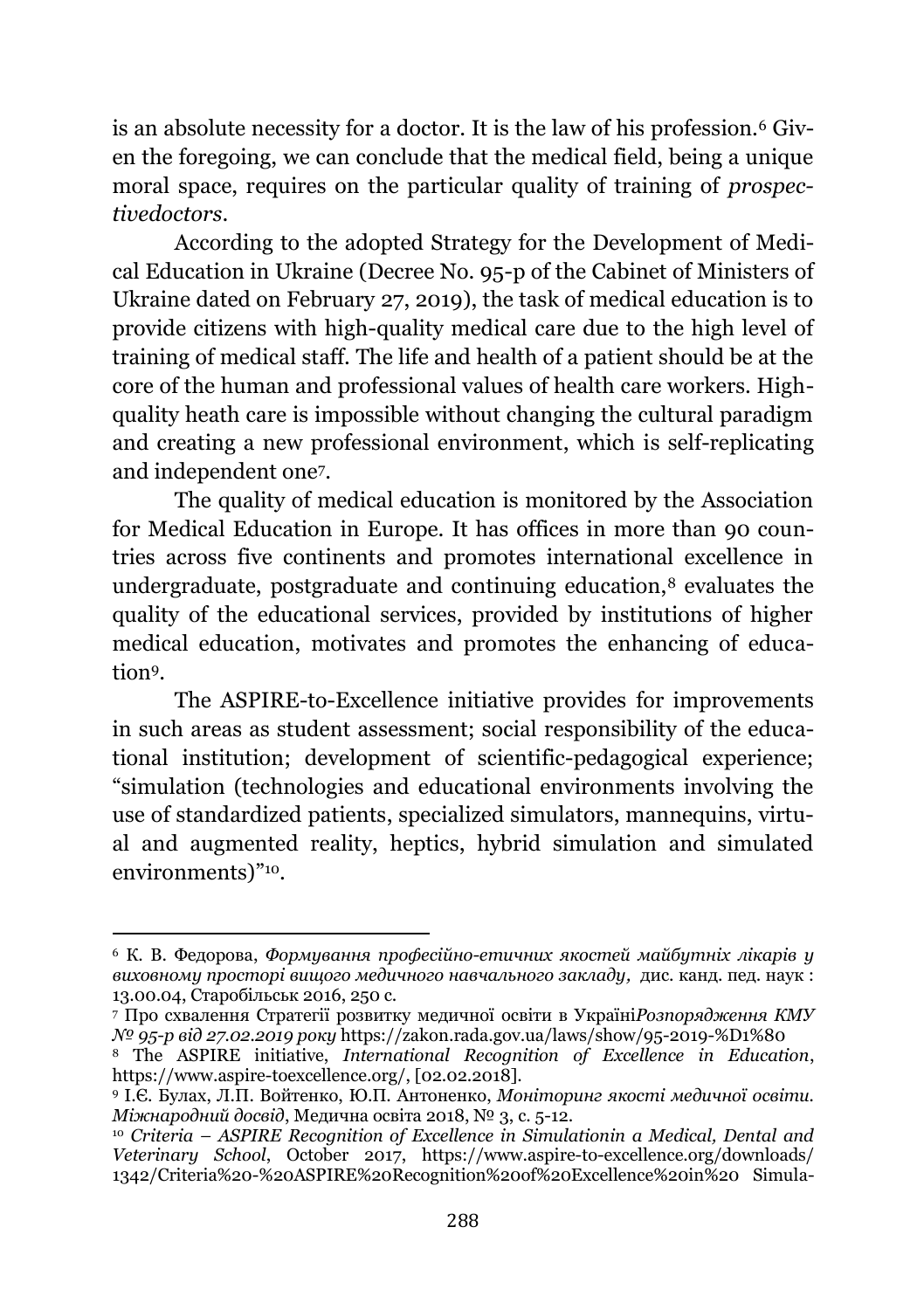In the United Kingdom, a monitoring study of the quality of medical education is conducted by the General Medical Council (GMC). Independent certification center conducts monitoring studies and prepares national reports on health education and training (from beginning of education to retirement)<sup>11</sup>.

The National Board of Medical Examiners (NBME) conducts international research and examinations to evaluate the level of competency and educational achievement of health professionals worldwide.

In this regard, NBME has developed International Foundations of Medicine (IFOM) exam program, which includes the Fundamental Exams (IFOMBSE) and Clinical Sciences (IFOMCSE).These exams are conducted to determine the basic knowledge of foreign students and the graduates of higher medical education institutions12. Countries that do not have "licensed or qualified state exams conducted by national attestation centers can use IFOM as a medical school final exam, an internship and residency exam, and as a preparatory exam for passing USMLEStep 1 та Step 2"13.

Ukraine is following the global trend to provide the qualitative medical education, because foreign students of Ukrainian institutions of the higher medical institutions are very interested to obtain knowledge. Preparation of foreign citizens as prospective competitive medical workers, incl. physicians, is one of the priority areas of Ukrainian medical universities and an integral component of the authority of Ukraine in the international arena.

According to the Ukrainian State Center for International Education online portal, 75605 foreigners from 154 countries study in Ukraine now14. Most foreign students come to Ukraine from Asia (Azerbaijan, Iraq, India, China, Syria, Turkey, Turkmenistan), Africa (Moroc-

 $\ddot{\phantom{a}}$ 

tion%20in%20a%20Medical,%20Dental%20and%20Veterinary%20School%20%E2%80 %93%20October%202017.pdf.

<sup>11</sup> *General Medical Council. A guide to the PLAB test*, https://www.gmc-uk.org/ registration-and-licensing/join-the-register/plab/a-guide-to-the-plab-test, [October 2017].

<sup>12</sup> *The International Foundations of Medicine (IFOM).* https://www.nbme.org/ ifom/, [October 2017].

<sup>&</sup>lt;sup>13</sup> І. Є. Булах, Л. П. Войтенко, Ю. П. Антоненко. *Моніторинг якості медичної освіти*, op. cit., с. 5-12.

<sup>14</sup> *Український державний центр міжнародної освіти МОН України*, http://studying ukraine.gov.ua/uk/zhittya-v-ukraini/inozemni-studenti-v-ukraini/, [08.05.2019].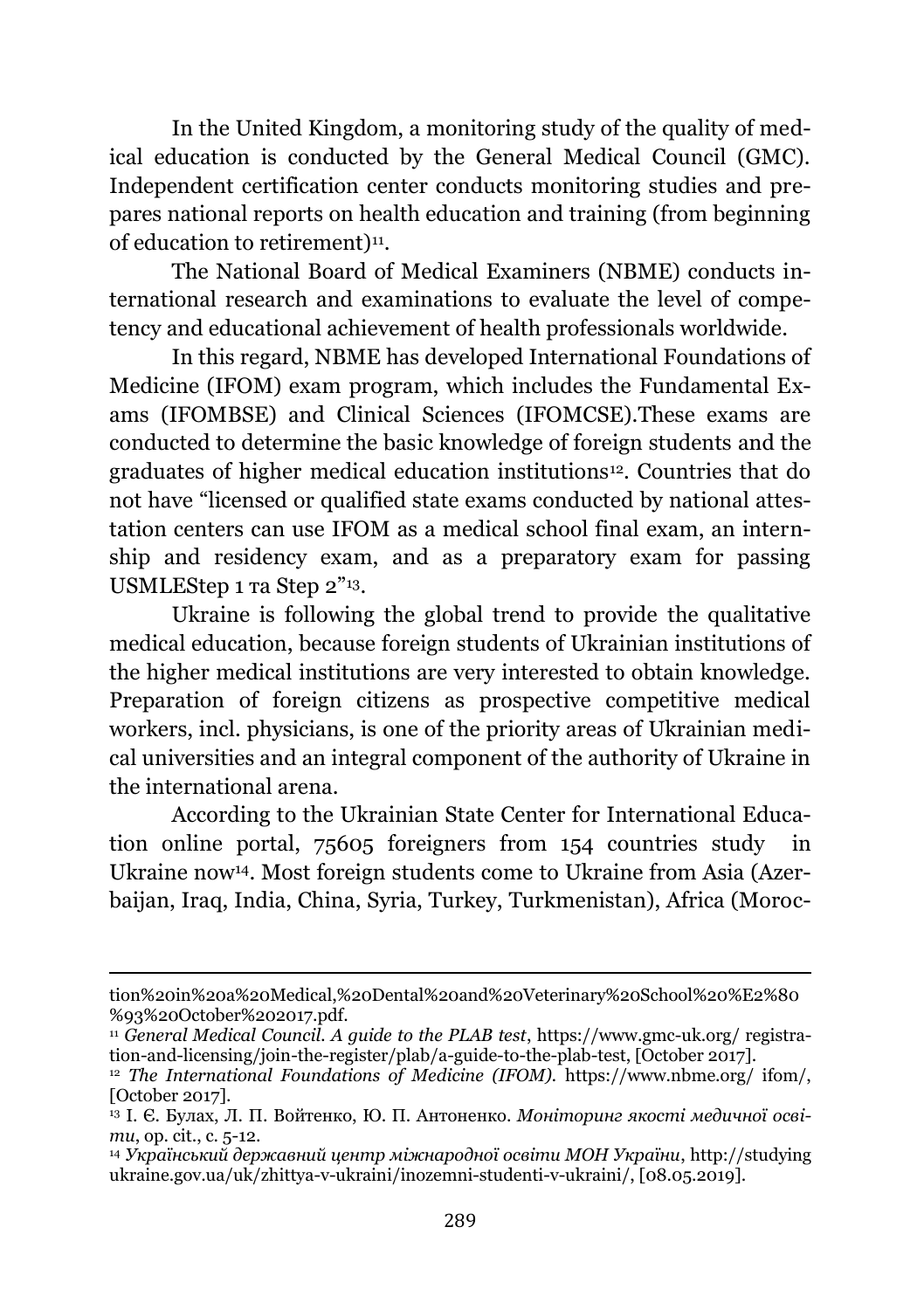co, Nigeria, Cameroon), Europe (Poland, CIS countries)15; representatives of the other 137 states constitute 32.02% of the total number of foreigners in the Ukrainian HEI.<sup>16</sup> 7 out of 10 universities in this rating are specialized institutions of higher medical education;<sup>17</sup> Kharkiv National Medical University and V.N. Karazin Kharkiv National University are said to be leaders in the number of foreign students.

In Ukraine, the preparation of prospective foreign doctors is carried out by 16 institutions of higher medical education. At Kharkiv National University of Pharmacy there study approximately 1100 foreign students from 20 countries out of total 17500 students; at Zaporizhzhia State Medical University –1450 foreign students from 42 countries out of total 10200 students; at Danylo Halytsky Lviv National Medical University – 5600 foreign students from 49 countries out of total 17000 students; at Odessa National Medical University –1300 foreign students from 52 countries out of total 6000 students (Ukrainian State Center for International Education, 2015).The reason that a small number of foreigners from developed countries come to study in Ukraine is the lack of high quotations of national HEIs in international rankings, which determine the quality of education<sup>18</sup>.

According to the Ukrainian State Center for International Education online portal, Ukrainian education attracts foreign students for four reasons: high quality; prestige and favourable price for study; low cost of living; the same rights and freedoms for foreigners as for citizens.

In 2014, members of the laboratory for monitoring the quality of education of Ternopil National Economic University studied the opinions of foreign students to outline the reasons that determine the choice of the country and the educational institution by of foreigners. "The main factors are the availability of study in international languages, the authority of the country, the reputation of the HEI, the cost of study and living, the variability of programs and the ratio of requirements for qualification obtaining, geographical, trade, historical connections of countries, active national policy of improving public educational institu-

<sup>15</sup> Ibidem.

<sup>16</sup> Ibidem.

<sup>17</sup> *Ласкаво просимо: як іноземці їдуть на навчання до України*, https://studway. com.ua/inozemtsi-v-ukraini/, [25.08.2018].

<sup>18</sup> *Український державний центр міжнародної освіти МОН України,* op. cit.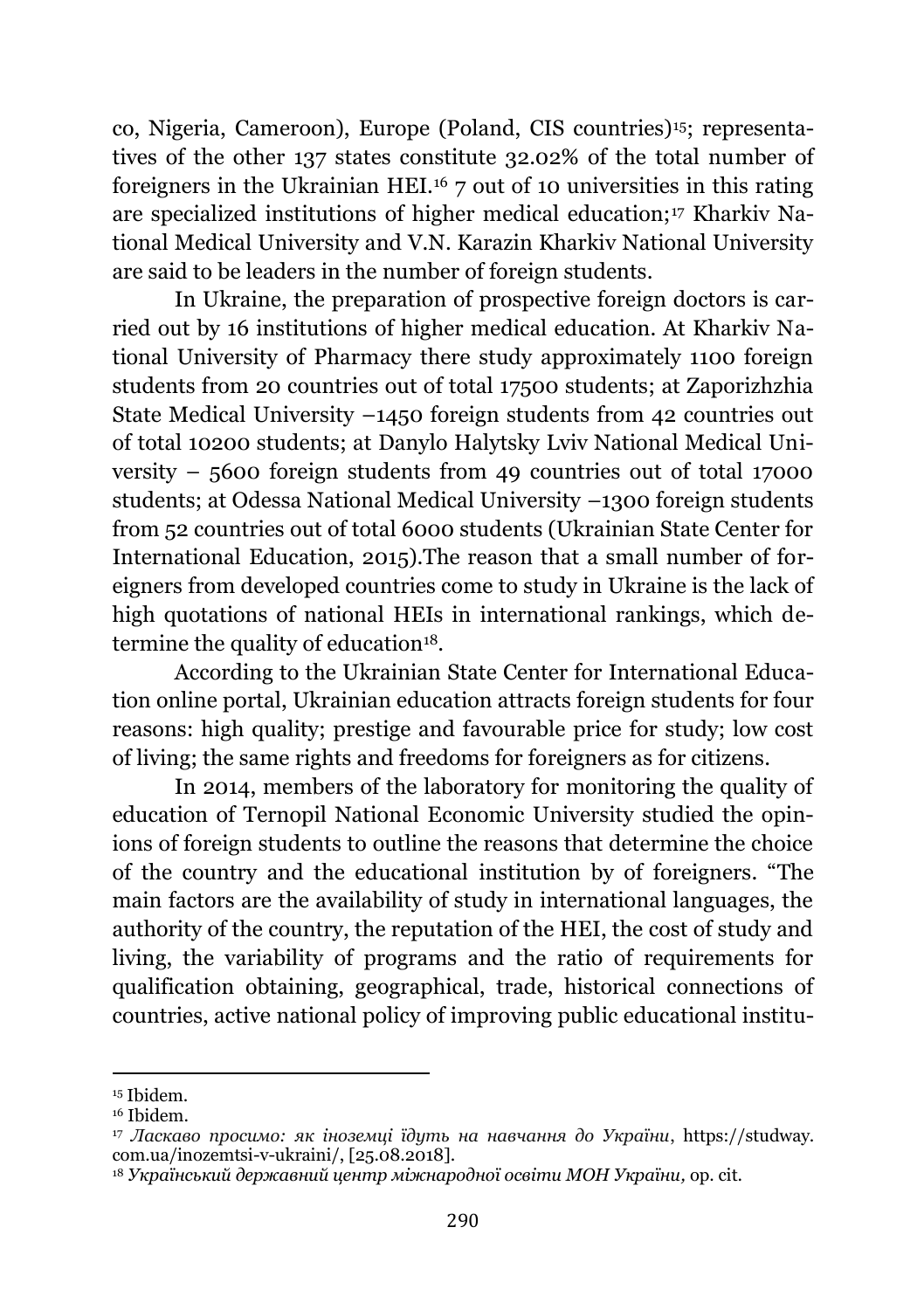tions in globalized world, as well as measures to the organizational, methodological and socio-pedagogical support of foreign students"19.

According to L. Rybachenko, study of foreign citizens should take into account a number of aspects: "political (training of foreign citizens is an effective form of cooperation that promotes the growth, strengthening the prestige of Ukraine, the correct awareness and support of the political course and peaceful initiatives, formation of the atmosphere of trust and mutual understanding of Ukrainians with the peoples of the world); economic (the important role of graduates of Ukrainian HEIs, those who can promote Ukrainian goods and services on the world market, implement joint projects both in Ukraine and in other countries; establishing contacts with state, political and economic figures of different countries is one of the motives for mutually beneficial relations between Ukraine and other countries, since states always respect the country where their citizens study and are interested in further cooperation); humanitarian (Ukraine like the world community is obliged to participate in assisting developing countries in the educational field, human resources development); psychological (the most difficult and acute problem is the psychological adaptation of foreign students to an unusual socio-cultural environment, because the creation of appropriate psychological and pedagogical conditions for the adaptation of a foreigner to educational activities helps to prevent negative phenomena in their psyche)"20.

According to the law of Ukraine "On Higher Education"<sup>21</sup> the language of study for foreigners can be Ukrainian, Russian, English or another foreign language.

According to the official information of the Ukrainian State Center for International Education of the Ministry of Education and Science of Ukraine, the language of study for foreigners is presented as a percentage: English – 43,503%, Russian – 29,376%, Ukrainian – 27,000%, French –  $0,117\%$ , German –  $0,004\%$ <sup>22</sup>.

<sup>19</sup> Ю. А. Щербяк, *Особливості адаптації іноземних студентів до навчання в Україні (на прикладі ТНЕУ)*, "Педагогічний альманах" 2015, № 25, с. 136-144.

<sup>20</sup> Л.І. Рибаченко, *Сучасний етап і основні напрямки реформи системи навчання іноземних громадян в навчальних закладах України*, Донецьк 2001, с. 174-178.

<sup>&</sup>lt;sup>21</sup>Закон України "Про вищу освіту" (2984-111), АТ "Книга", Київ 2002, 67 с.

<sup>22</sup>*Український державний центр міжнародної освіти МОН України*, op. cit.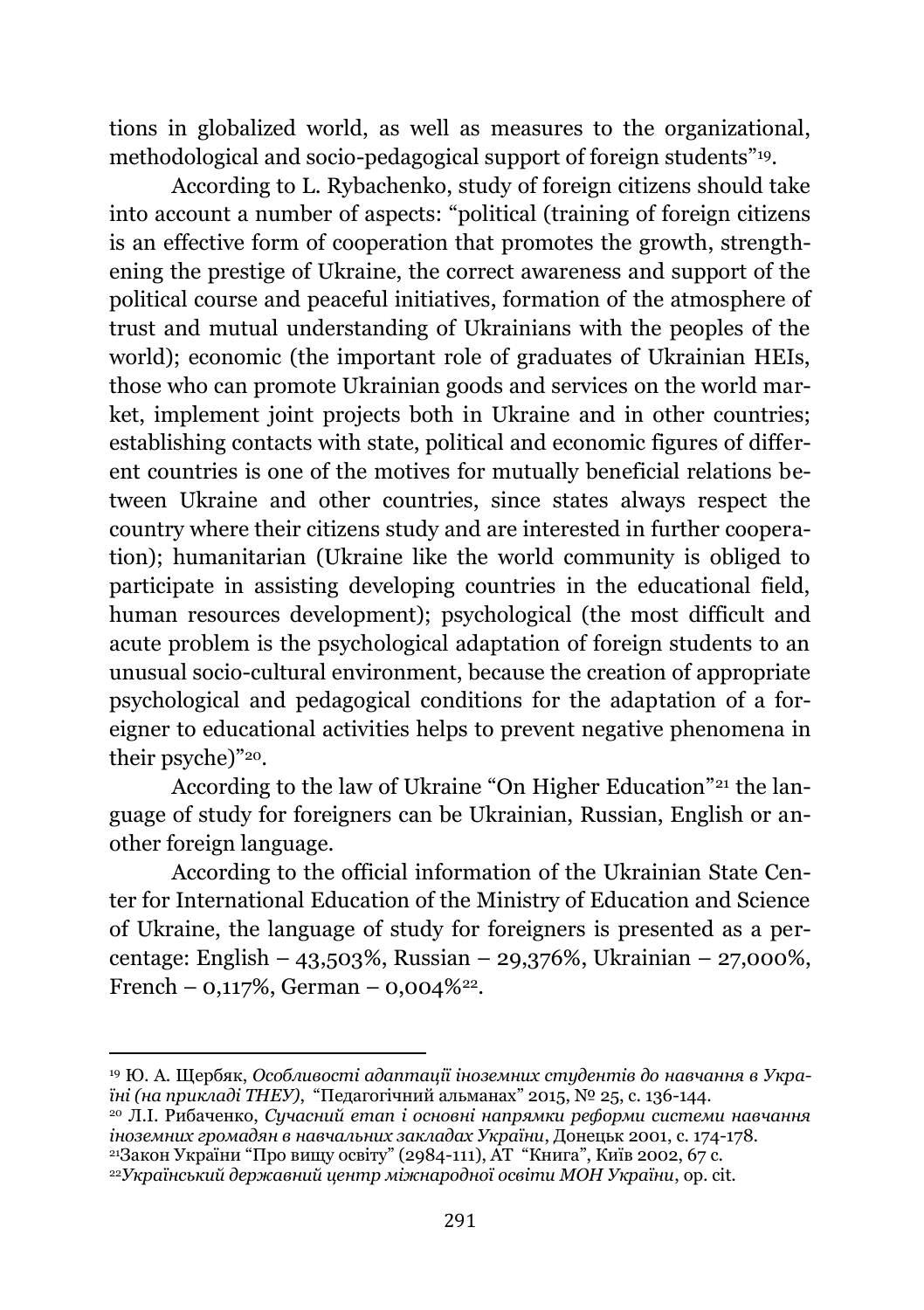*The objective of the article.*Within the article, we describe the world and Ukrainian contexts to the linguistic competence formation of foreign medical students.

*Research methods of the article:* analysis of legislative and regulatory sources, analysis, synthesis of domestic and foreign sources.

We consider the intercultural approach through the intercultural communication of foreign students that is defined by Z. Bakum, T. Kostyuk<sup>23</sup> as a process of communicative interaction between representatives of different nationalities, accompanied by the exchange of linguosociocultural information, the result of which is the moral, value, knowledge enrichment of each communicant. Intercultural competence of foreign students is characterized as the ability to orientate themselves in different types of cultures, systems of values, to realize their knowledge within the dialogue of cultures, to adapt to the conditions of another culture, to interact with representatives of other cultures, to evaluate the communicative situation and to correlate communicative intentions with predictable choices applied in situations of intercultural contact.

It should be noted that the issue of admission and study of foreign citizens in Ukraine is regulated by normative documents; the most important one is the Regulations on the Admission of Foreign Citizens and Stateless Persons in Ukraine<sup>24</sup>. The regulations state that all foreigners receive education on a compensatory basis, unless otherwise provided by the current legislation of Ukraine or international agreements of the country.

It is also determined that those who do not speak Ukrainian or another language of study are enrolled in preparatory departments for foreign citizens for a period of 1 year (according to the test results). At the preparatory department, foreign citizens study the Ukrainian language, Ukrainian history, country studies, mathematics, geography of Ukraine, other subjects depending on the specialty they wish to obtain. At the end of the academic year, students take the final exams. If they

 $\overline{\phantom{a}}$ <sup>23</sup> С.С. Костюк, З.П. Бакум, *Підходи до формування компетентностейміжкультурної комунікації студентів-іноземців*, Наукові записки Бердянськогодержавного педагогічного університету, Серія Педагогічні науки, 2017, Вип. 2, c. 156–162.

<sup>24</sup>*Деякі питання набору для навчання іноземців та осіб без громадянства : Постанова Кабінету Міністрів України від 11.09.2013 р*., № 684, https://zakon.rada. gov.ua/laws/show/684-2013-%D0%BF, [17.07.2018].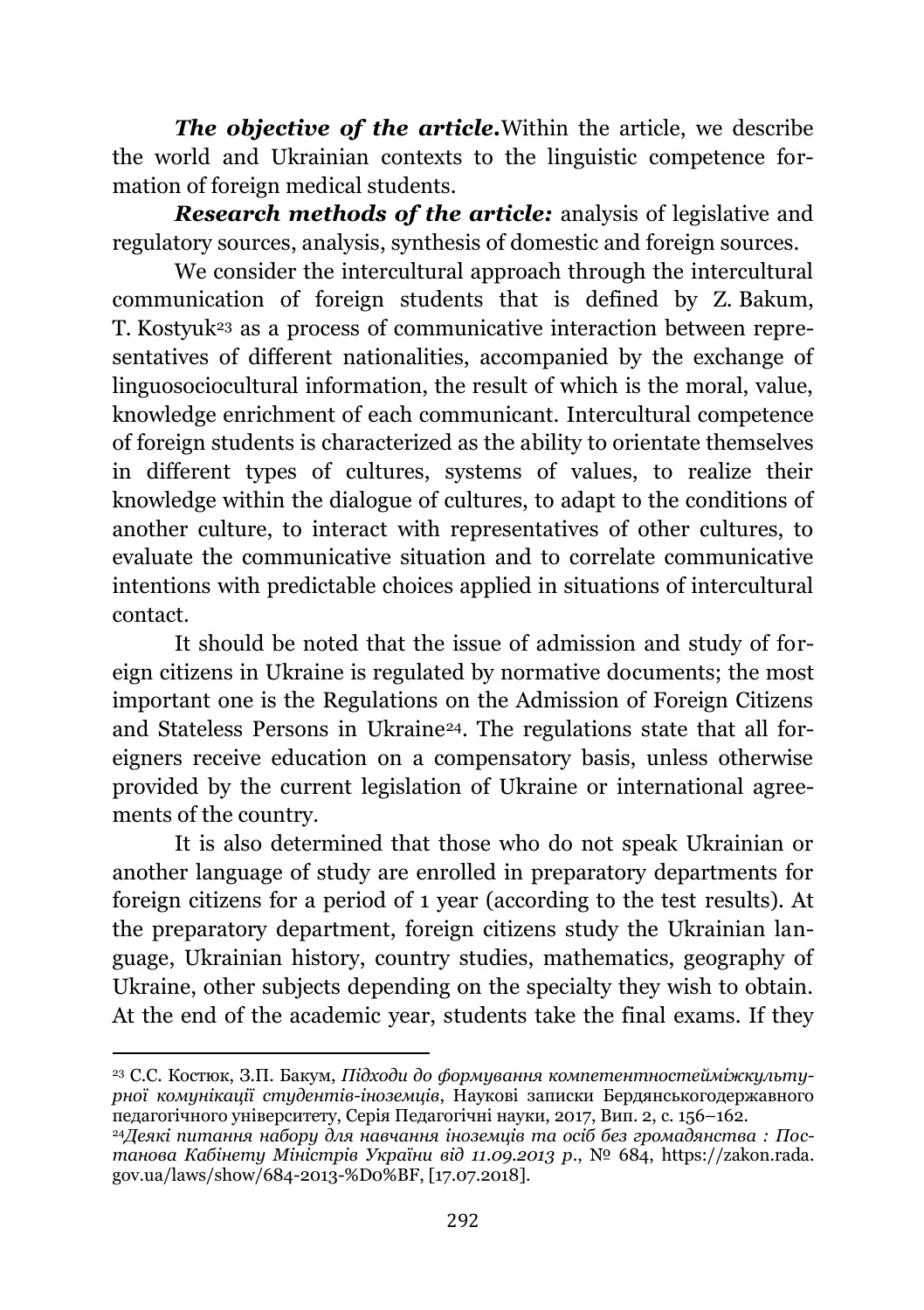pass the exam, they will receive a certificate of the preparatory department and be able to study at the chosen educational institution.

Professional language training is "a set of coordinated, systematic and consistent educational and training activities aimed at learning the language to the extent necessary for further professional activity"<sup>25</sup>. Thus, the main purpose of language training is to systematize the knowledge acquired by a foreign student during the study at school; improving of the knowledge that will be required during the study at the institution of higher medical education, mastering the professional terminology of the chosen specialty through learning the lexical material and speech constructions inherent in the scientific style of speech; fluency in the language (reading, translating, listening and comprehension, abstracting, etc.).Analysis of the foreign countries' experience shows that within the large-scale European project "Language Learning for European Citizenship" various experimental studieswere conducted, which confirm the importance and the need to prepare foreign students for professional communication in the context of general professional language training

In the United States of America, since 1998, public authorities have imposed an obligation oninstitutions of higher medical education to assess the level of communication skills of their graduates before they begin their professional activities. Professor J. Silverman put an accent on the lack of professional communication skills of foreign doctors and the importance of teaching them. The scientist noted that effective clinical communication is crucial in clinical training, and effective communication is necessary for qualitativehealth services. The researcher suggested increasing the number of hours allocated in the training load for mastering the language by specialty and introducing this discipline to the basic disciplines.

In American and European higher education institutions, professional training of foreign citizens consists of three cycles: compulsory preparatory, basic and postgraduate. Language for foreign students is the main means of professional education, and for people-oriented professions, language and communication are integral parts of professional competence.

<sup>25</sup> *Словник української мови: в 11 томах*, А.П. Білоштан, М.Ф. Бойко, В.П. Градова, Г.М. Колесник, О.П. Петровська, Л.А. Юрчук (ред.), Київ 1971.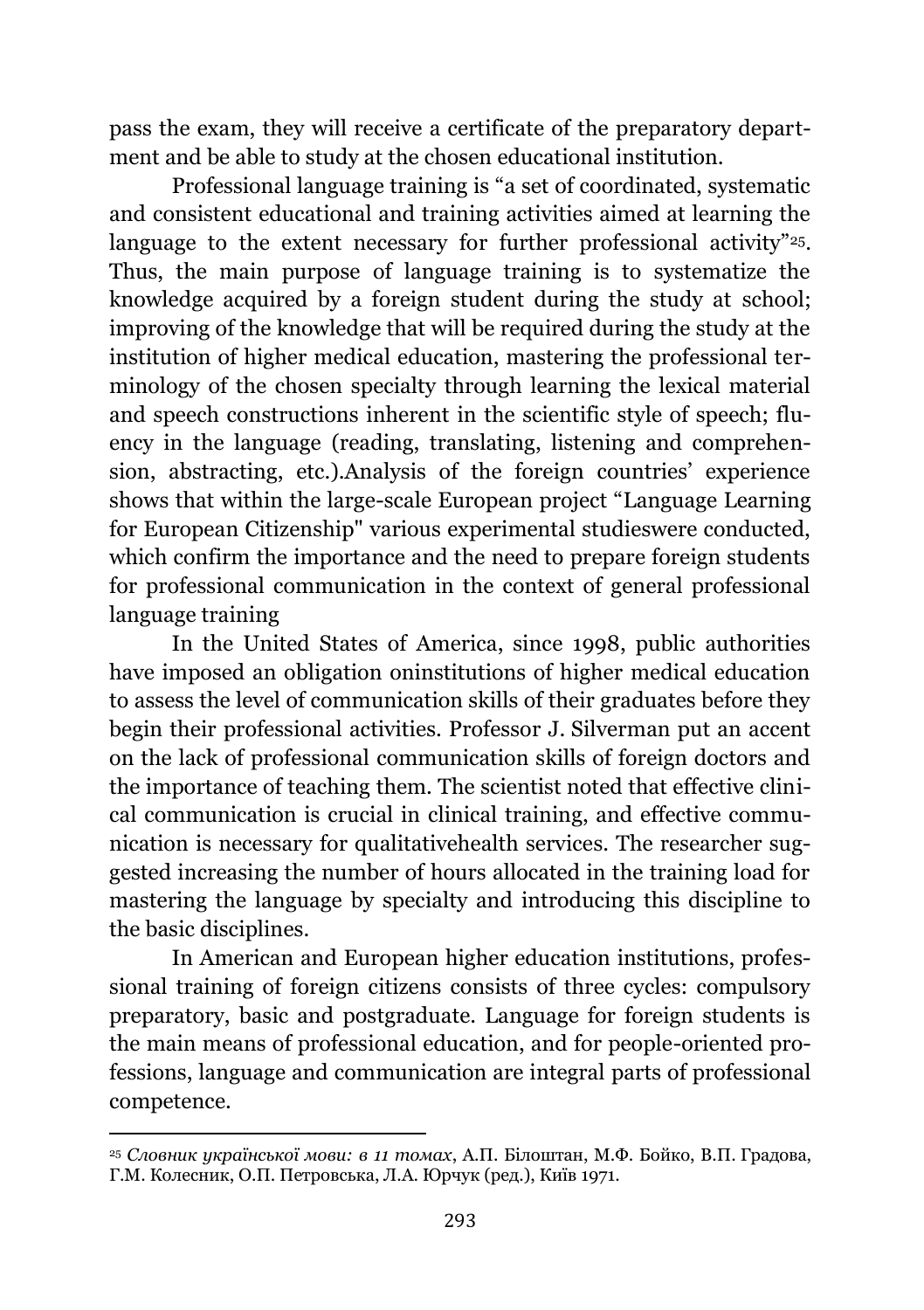Calgary-Cambridge guide was prepared to improve the process of preparing prospective foreign medical professionals for future professional communication, combining the skills of professional communication and the compilation of traditional medical records.

Special training courses for foreign students in professional communication were introduced at the Medical Universities of Manchester. J. Draper, M.D. of Cambridge University, author of textbooks "Skills for Communicating with Patients" (2005), "Skills for Communicating with Patients and Teaching and Learning Communication Skills in Medicine" (1998) (Banegas, 2012; Craddock, & Mathias, 2009; Dimbleby, & Burton, 1998; Rider, &Keefer, 2006) was involved in the development of these courses. The leading methods of teachingwere identifiedas follows: problem-based learning, experimental learning, role games, official lectures on the basics of professional communication and other teaching methods"26.

"In Italy the main objective of professional training for foreign students is to increase the level of foreign language competence to advanced levels B2, C1 (*Common European Framework of Reference,*  2002). Italian scholars pay special attention to additional communication training, which is reflected in the system of special courses in professional communication and language training because one of the main points of the preparation for professional communication is the correlation of language and communicative blocks. A professionalforeign language training has become a compulsory component of the Italian curriculum since 2003 when the additional training program began. Italian researchers agreed that professional foreign language training should be based on the well-known concept of cross-curricular language integration (Content and Language Integrated Learning) (Calabrese & Dawes,  $2008, c. 35)^{v_{27}}.$ 

In recent years there appeared studies that cover the general approach of forming the professional culture of a prospective doctor at the institution of higher medical education, considering its various compo-

<sup>26</sup> Н.О. Авраменко, *Підготовка майбутніх лікарів-іноземців до оволодіння професійною термінологією у медичних закладах вищої освіти*, Дис. канд. пед. наук. 13.00.04, Хмельницький 2019, c. 51-52.

<sup>27</sup> Ж.М. Рагріна, *Підготовка іноземних спеціалістів-медиків до професійного спілкування*, Дис. канд.. пед. наук. 13.00.04, Запоріжжя. 2017, c. 54-56.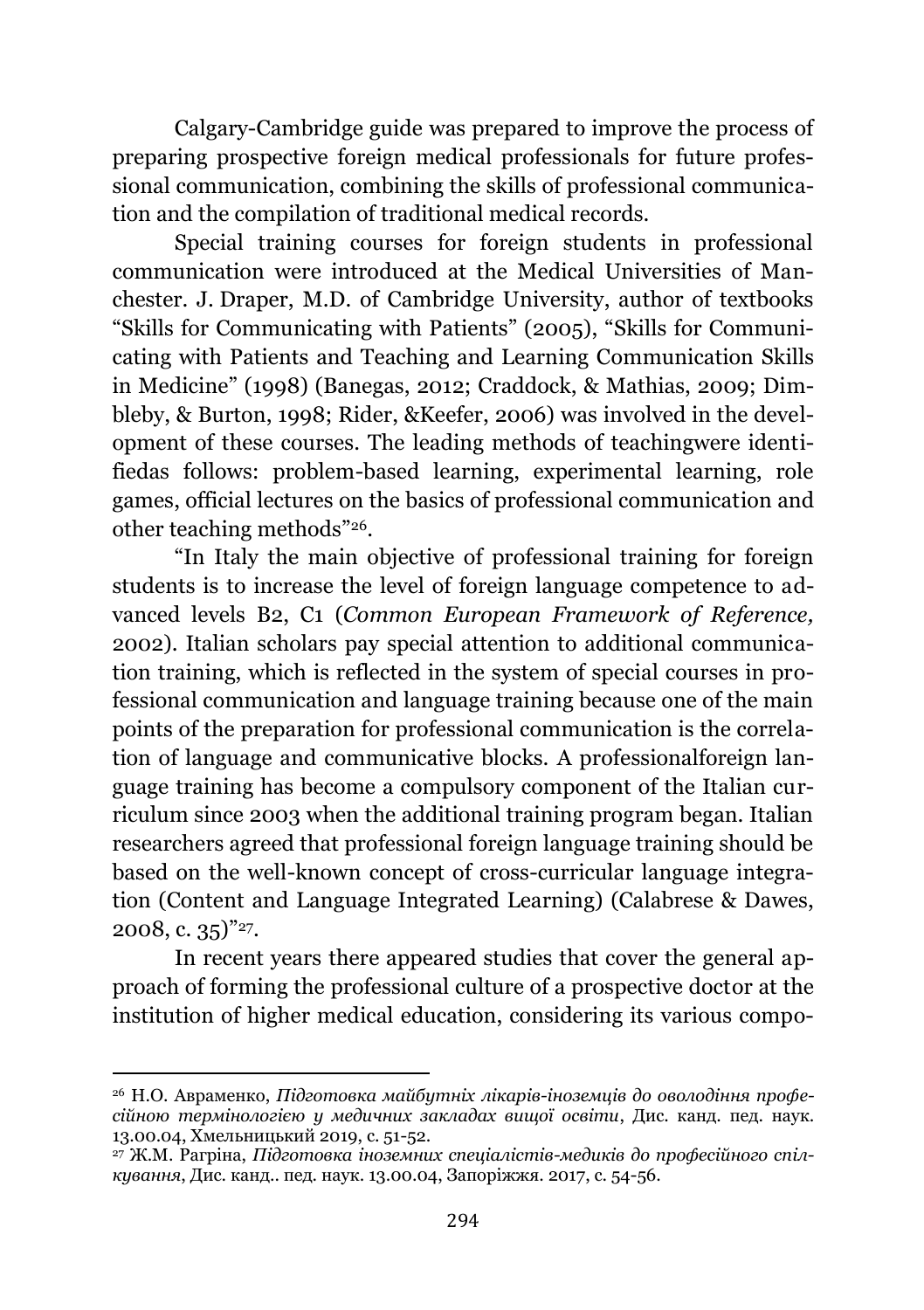nents. An example of these trends is the use of organizational culture change programs in medical school (Indiana University, Faculty of Medicine). According to these programs, considerable attention is paid to the relations "teacher-student", constant interaction and cooperation between all participants of the educational process, support of business etiquette, etc. The Medical News Today site states that although medical school requires rigorous work, modern laboratories, clinical training, however, in addition, to constantly updating the technical training of medical students, attention should be paid to shaping the communicative culture of future physicians, especially in dealing with patients.<sup>28</sup>

A. Howe also highlights that professional development is largely based on the organization of training, the effectiveness of which depends immensely on the relationships between participants in the learning process<sup>29</sup>.

In the United Kingdom, the United States and other countries, besides organizing a learning process based on interaction and mutual control, self-assessment training programs are used. J. Fitzpatrick notes that self-esteem serves as a means of encouraging students to develop critical thinking skills and helps to use emotions for the learning process. Purdy, Boud, Cowan, and others state that learning based on selfesteem integrates personal and professional knowledge and skills that contribute to the professional development of prospective specialists. Loacker notes that self-esteem forms the basis of lifelong learning<sup>30</sup>.

According to scientists, the use of such programs in the medical staff training facilitates the training of independent, flexible and dedicated professionals, who can evaluate own competence and productivity. These characteristics meet the requirements of employers, who state that they need graduates who can teach others, take an active part in decision-making and are capable of self-development.

1

<sup>28</sup> *Developing "roadmaps" for enhancing the professional culture of medical schools*, Medical News TODAY, Article Date: 23 Apr 2008, http://www.medicalnewstoday. com/articles/104983.php.

<sup>29</sup> Howe A., *Professional development in undergraduate medical curricula – the keyto the door of a new culture?*, Medical Education, April, 2002, vol. 36, іssue 4, pp. 353-359. <sup>30</sup>Fitzpatrick J., Self-asse*ssment as a strategy to provoke integrative learning within a professional degree programme*, Learning in Health and Social Care, January, 2006, vol. 5, іssue 1, pp. 23-34.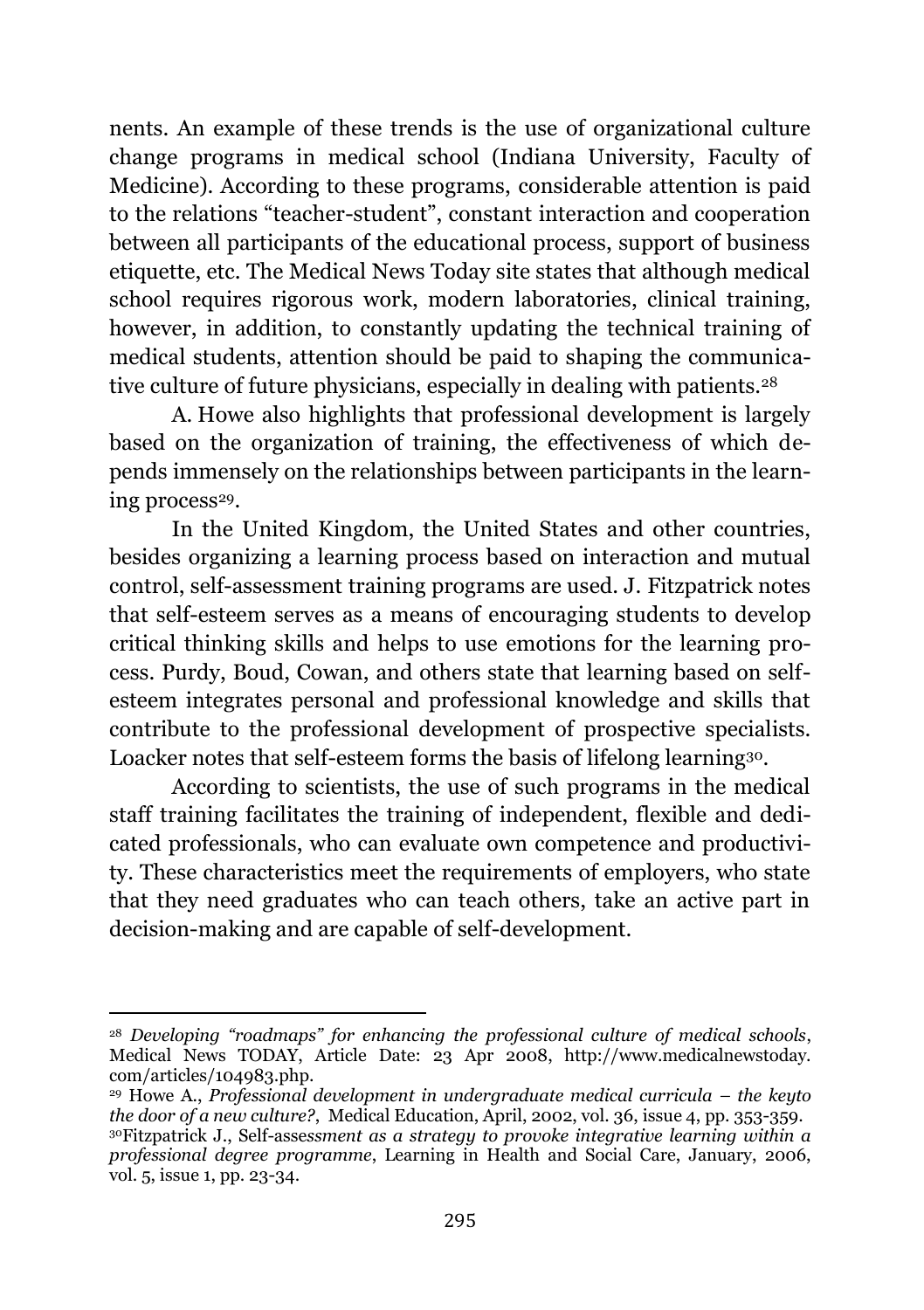C. Boutin-Foster, J. Foster, J. Konopasek point out that prospective doctors should study not just the basics of a common culture, but a professional culture of medicine that has to be the basis for medical education. Studying the customs, languages, beliefs, systems that are common to all physicians, future professionals become familiar with the culture of medicine and focus their attention on the cultural competence of the physician. Such knowledge is particularly important for an environment with different social and cultural backgrounds. The researchers stimulate students to learn a professional culture of medicine through the study of films, role-playing games, written stories. Thus, educational medical programs that are based on cultural competence contribute to the enhancement of professional knowledge, the formation of positive attitude and skills in cultural competence<sup>31</sup> .

To find out the effective ways of organizing the training at an institution of higher medical educationin New Zealand there was tested the practice of using medical students as patients starting from the second year of study to prepare a more competent medicalspecialist. In such an educational program, the participation of medical students was determined voluntarily (the student's decision depended on gender, ethnicity, religion, etc.) and with the formal written consent. Students who were pseudo-patients and worked in such teams confirmed that they had a positive learning experience and appreciated that they had learned from each other. During this practice, future doctors develop not only clinical skills (measuring blood pressure, determining blood type, medical examination of the patient, etc.) but also professional ethics (respect, responsiveness, flexibility in communication, etc.).<sup>32</sup>

According to A. Howe, the following key points should be considered in the process of professional training of medical students:

- use of different styles of classes and teaching methods;
- the main principle of professional training is to promote reflection;
- the basis for learning is the experience, reflections of students;

 $\overline{\phantom{a}}$ 

<sup>31</sup> C. Boutin-Foster, J. C. Foster, L. Konopasek, *Viewpoint: Physician, Know Thyself: The Professional Culture of Medicine as a Framework for Teaching Cultural Competence*, "Academic Medicine" 2008, vol. 83, іssue 1, pp. 106-111.

<sup>32</sup> A. Wearn, H. Bhoopatkar, *Evaluation of consent for peer physical examination: students reflect on their clinical skills learning experience,* "Medical Education" 2006, vol. 40, issue 10, pp. 957-964.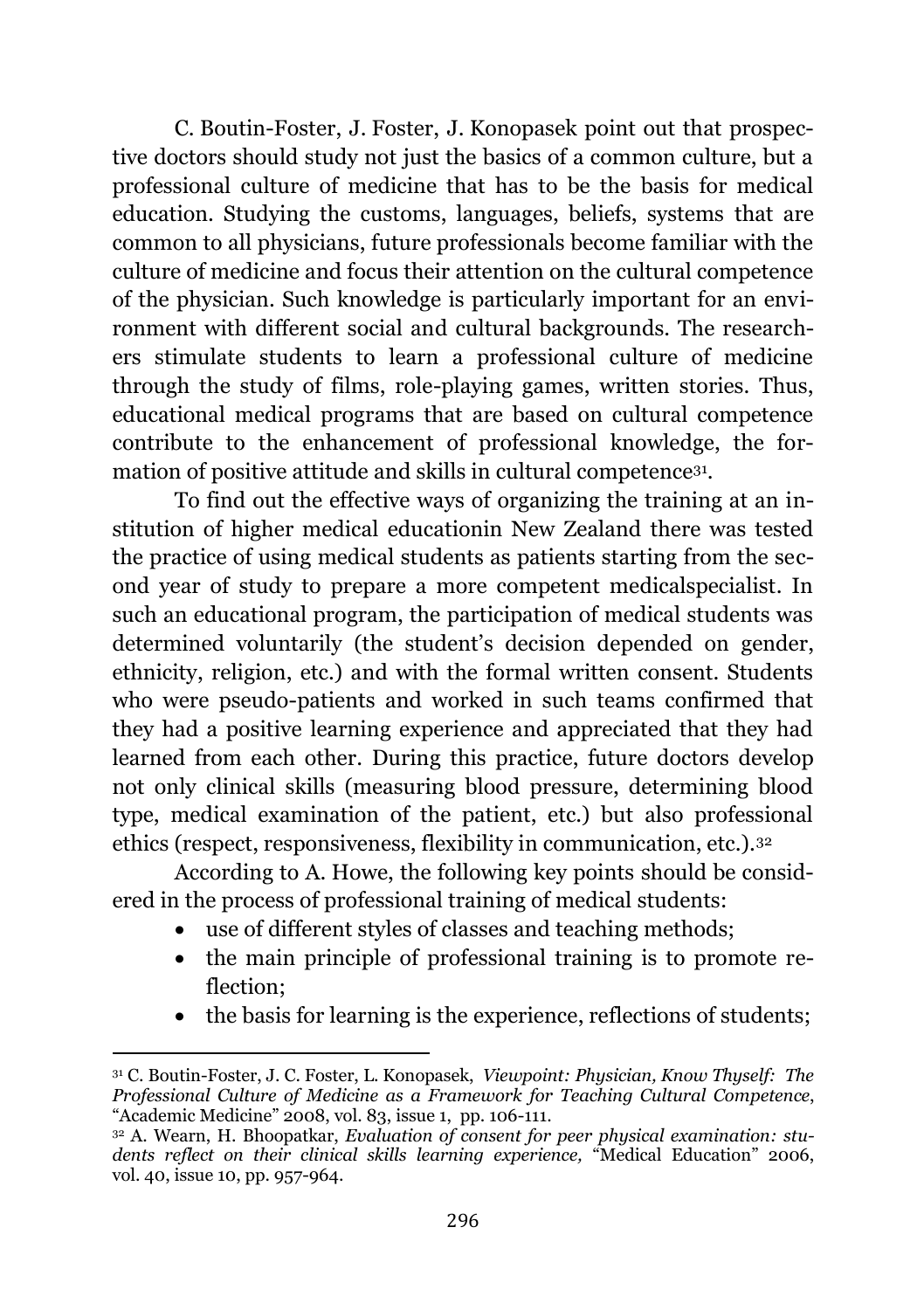- students need support in understanding the validity of their ideas and experiences;
- learning experience culture is most effective if it operates according to strict rules and promotes interpersonal communication skills;
- assessment of the acquired properties should be valid and high profile to ensure both competence and motivation of learning;
- quality of the learning environment should be reflected in the development of the personal strengths and the continuation of correcting deficiencies by students;
- development of professional skills should occur in the process of studying all disciplines<sup>33</sup>.

Researchers are right that the language of the country, where foreigners reside and study, is not only an educational subject, but also an educational discipline, a means of development. **The concept of language education** of Ukraine is based on the main provisions of the Constitution of Ukraine, the Laws of Ukraine "On Education", the National Program "Education: Ukraine of the 21st Century", the European Charter for Regional or Minority Languages, the Common European Recommendations on Language Education, the Common European Framework of Reference for Languages34.

One of the tasks of language education is to create conditions for foreign students to gain **experience in intercultural communication**. Every foreign citizen who arrives at the Ukrainian HEI is a representative of a particular country with a specific mentality, psychological state, special perception of the world and other socio-cultural environments. It must be considered for the successful management of the educational process of foreign students. Question of multicultural education of foreign students arises and it involves studying the Ukrainian language, literature and history, being acquainted with the culture and

<sup>33</sup> Howe A. Professional development in undergraduate medical curricula–the key to the door of a new culture? /

A Howe // Medical Education. – April, 2002. – V. 36, іssue 4. – P. 353-359.

<sup>34</sup> *Державна національна програма "Освіта" ("Україна ХХІ століття")*, Видавництво "Райдуга", Київ 1994 , 61 с.; *European Charter for Regional and Minority Languages Strasbourg,* The European Treaty Series N 165, http://conventions.coe.int/ Treaty/en/Treaties/html/148.htm, [22.03.2019].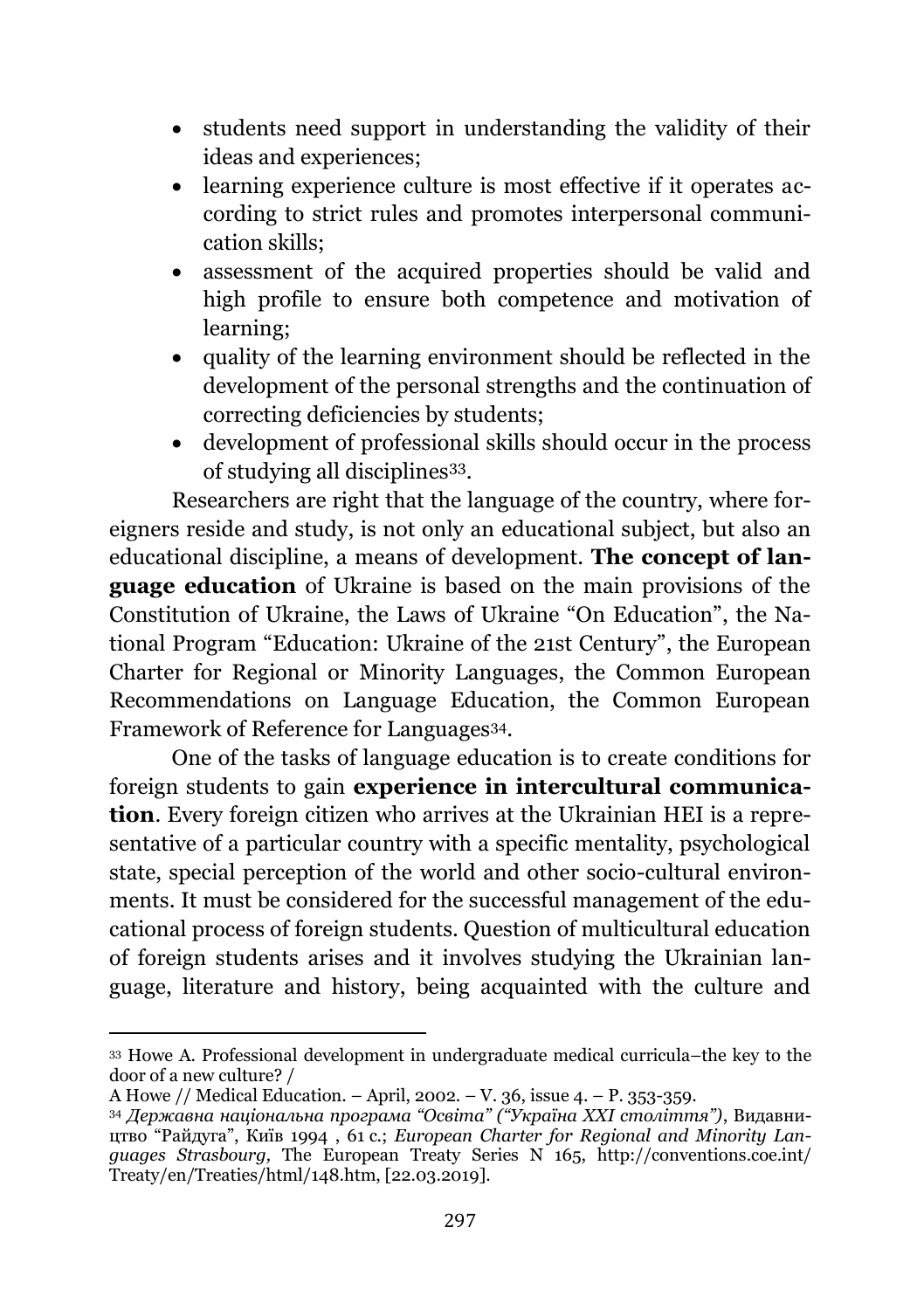customs of the Ukrainian people, etc. Knowledge of language promotes the ability to read source texts, communicate with Ukrainians and foreigners because the Ukrainian language for foreign students is a mediator in intercultural interaction.

According to the **concept of language training** of foreigners, training aims to "meet their communicative needs in different spheres of communication: scientific (to obtain competitive training in their chosen specialty), socio-political and socio-cultural (to adaptproperly and orientate in a new environment completely,personal cultural development), domestic (to meet the needs of daily life), and to foster a harmonious personality capable of intercultural dialogue"35.

The first attempt to comprehend the development of teaching Ukrainian as a foreign language completely was held in Yalta in 1993 at the international scientific conference, where new approaches to teaching Ukrainian as a foreign language were applied, implementing the achievements of modern language pedagogy. Since the early 2000s, the interest of scholars to methodological foundations of teaching Ukrainian as a foreign language and tothe issue of teaching phonetics, vocabulary, grammar of the Ukrainian language to foreign citizens, taking into account national, ethnic, cultural peculiarities of linguistic units has increased.

A significant contribution was made by the Department of Ukrainian Applied Linguistics at Ivan Franko National University of Lviv, where the First International Scientific and Methodological Seminar "Theory and Practice of Teaching Ukrainian as a Foreign Language" was held. Later, this institution introduced scientific conferences on the theoretical principles, forms, methods and means of teaching Ukrainian as a foreign language. Since 2006, the publication of the collection of scientific works "Theory and Practice of Teaching Ukrainian as a Foreign Language" has been started. The main purpose of this edition is to promote an intensive scientific search for Ukrainian researchers: organization and methodological support of the learning process; teaching phonetics, vocabulary, grammar of the Ukrainian language36.

<sup>35</sup> Н.І. Ушакова, А.В. Дубинський, О.М. Тростинська, *Концепція мовної підготовки іноземців у ВНЗ України,* Викладання мов у вищих навчальних закладах на сучасному етапі. Міжпредметні зв'язки, 2001, вип. 19. с. 136-146.

<sup>36</sup> Ivan Franko National University of Lviv, http://www.lnu.edu.ua.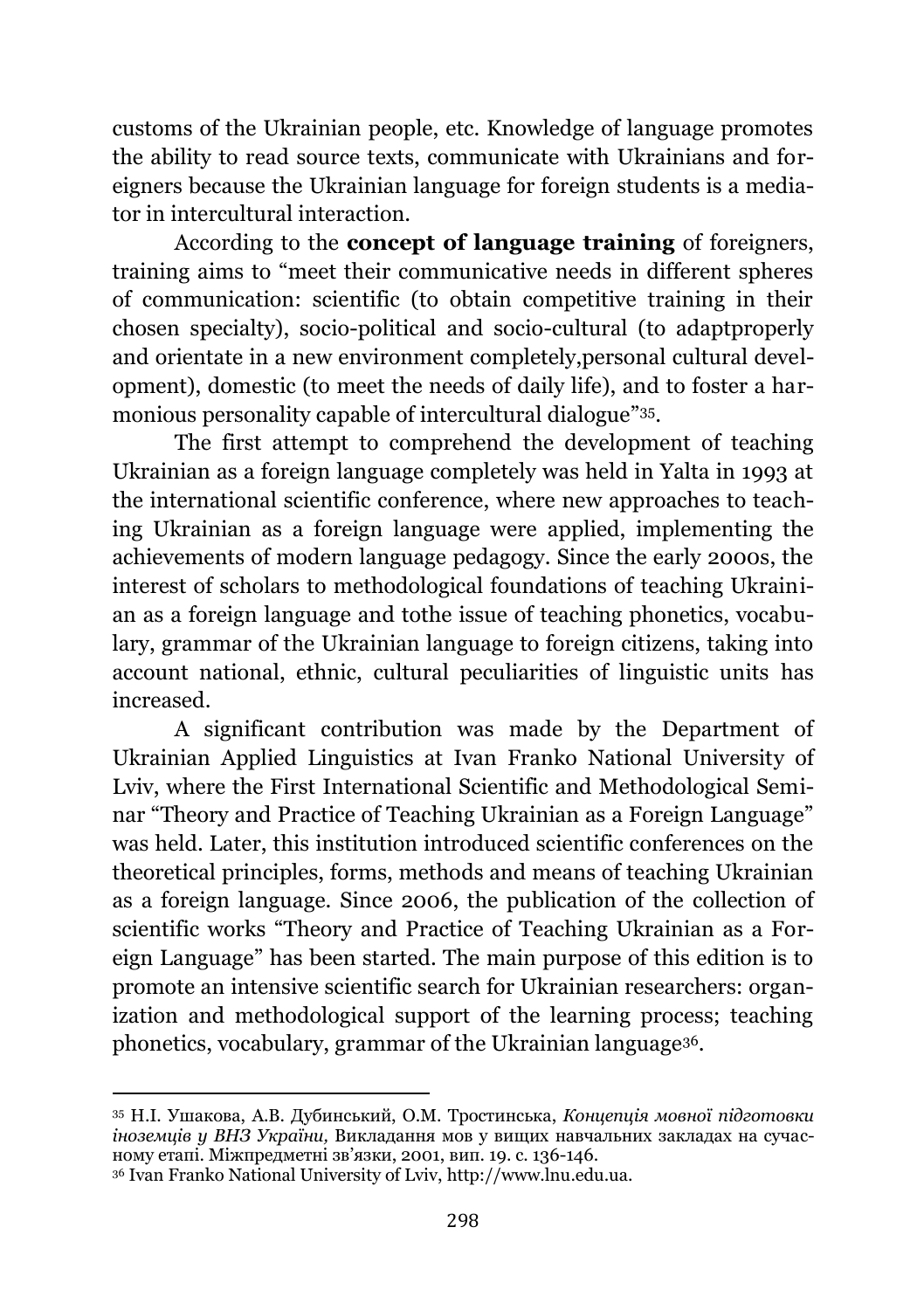Department of Linguistics of Ivano-Frankivsk National Medical University (IFNMU) in 2014-2017 held seminars-meetings on "TeachingUkrainian language (professional aspect)", "Ukrainian as a foreign language" at higher educational establishments"(2014),"Topical problems of teaching Ukrainian (Russian) to foreign students and postgraduate students"(2015)<sup>37</sup> .

On May 22-23, 2017, at the National Pharmaceutical University (Kharkiv), a seminar-meeting "Linguistic-educational strategies for teaching Ukrainian as a foreign language in higher educational establishments of the Ministry of Health of Ukraine" was held in order to improve the methodological strategy of teaching the discipline "Ukrainian as foreign" on the basis of the latest technologies of education and creation and introduction in the universities of the Ministry of Health of Ukraine of the advanced curricula and programs.

In cooperation with native speakers the teachers have prepared for printing the "Ukrainian-English-Arabic Interpretative Dictionary of Medical Terms" (R.B. Golod, G.Y. Ivanishin, S.V. Lichuk). TEMPUS-MUMEENA "whose main purpose is the modernization of medical education in the countries of Eastern Europe"38.

"In my opinion, medicine would be disarmed without a language,"– said the dean of Department of Linguistics of Zaporizhzhya State Medical University – After all, the doctor's communication with the patient begins with a language contact. The Department of Linguistics held a seminar – a meeting "Actual Problems of Organization of Educational Process in the discipline "Ukrainian as a Foreign Language". Issues related to the linguoculturology of teaching Ukrainian as a foreign and distance courses of choice, updating of methodical forms of work with students, preparation of the EBA program in the language of study for foreign students and changes in the content of the subjects.

The seminar participants emphasized that, given the plans of the Ministry of Education and Science of Ukraine to introduce a compulsory language exam for foreign students, efforts should be directed to singleprofile departments of the Ministry of Health of Ukraine, which provide teaching of language subjects, to the consistent deepening of language

 $\overline{a}$ <sup>37</sup>Ivano-Frankivsk National Medical University, https://www.ifnmu.edu.ua/uk/sportyvne -zhyttia/2-uncategorised?start=144.

<sup>38</sup> National University of Pharmacy, http://nuph.edu.ua/kafedri/.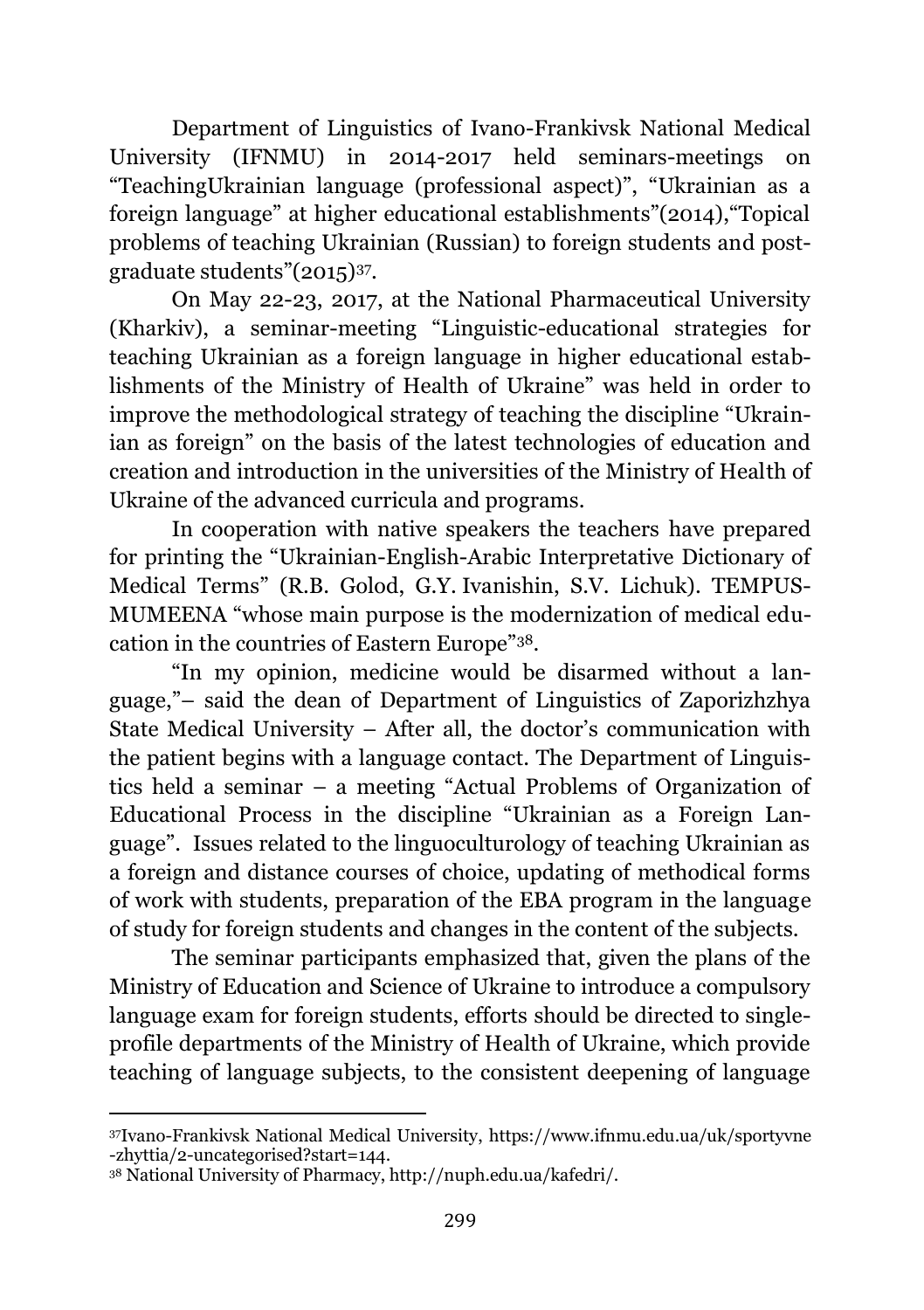training, formation in the proper amount of linguistic competence necessary for further learning39.

Sumy State University (SSU) does not stand aside innovations in the field of education of foreign students. In his report for 2018, SSU Rector AV Vasilyev emphasized that "according to the international ranking of higher education institutions QS World University Rankings, Sumy State University is among the top 701-750 leading universities in the world, while sharing the fourth position among Ukrainian higher education institutions and is classified as a university with high research productivity. The QS rating also ranked the university at 101-150 among the "fast growing" young universities in the world40. About 1600 international students from nearly 50 countries of the world receive education at SSU<sup>41</sup> .

The key document that defines the institutional framework and regulates quality assurance processes is the SSU's Quality Assurance System for Higher Education and Higher Education<sup>42</sup>.

"For the second consecutive year, the number of foreign students in the first year exceeds the number of domestic students. The ratio of foreign: Ukrainian students in the specialty "Medicine" is 4.5: 1, and in the specialty "Dentistry" 1: 1, which gradually turns Medical Institute of Sumy State University into an international institution of education"<sup>43</sup> – reported the Dean of Medical Institute, A. Loboda.

Analysis of the distribution of the "Contingent of students by courses" shows not only the overall growth of the contingent, but also changes in its qualitative composition with the predominance of foreigners in the first two courses<sup>44</sup>.

The increase of the number of foreigners is explained by the increase of English-speaking students, whose number has become 3 times

<sup>39</sup> Новини ЗДМУ, *Мова гуртує, відкриває іноземцям наш край*, http://zsmu.edu.ua/ new\_2031.html?fbclid=IwAR0xo0zmtDRN3cqzPp4grQcIdM9lBK4mhAZQxDexrOwjcJE Kl3wYX2pieuo.

<sup>40</sup> *Публічна інформація СумДУ,* https://sumdu.edu.ua/uk/about-sumdu/publicinfo.html.

<sup>41</sup> *Сучасне обличчя Сумського державного університету*, https://sumdu.edu.ua/uk/ about-sumdu/gen-info/about.html [08.12.2018].

<sup>42</sup> *Якість освіти СумДУ*, https://sumdu.edu.ua/uk/about-sumdu/quality-education. html, [14.01.2019].

<sup>43</sup> *Звіти про діяльність СумДУ*, https://sumdu.edu.ua/uk/about-sumdu/publicinfo/reports.html.

<sup>44</sup> Ibidem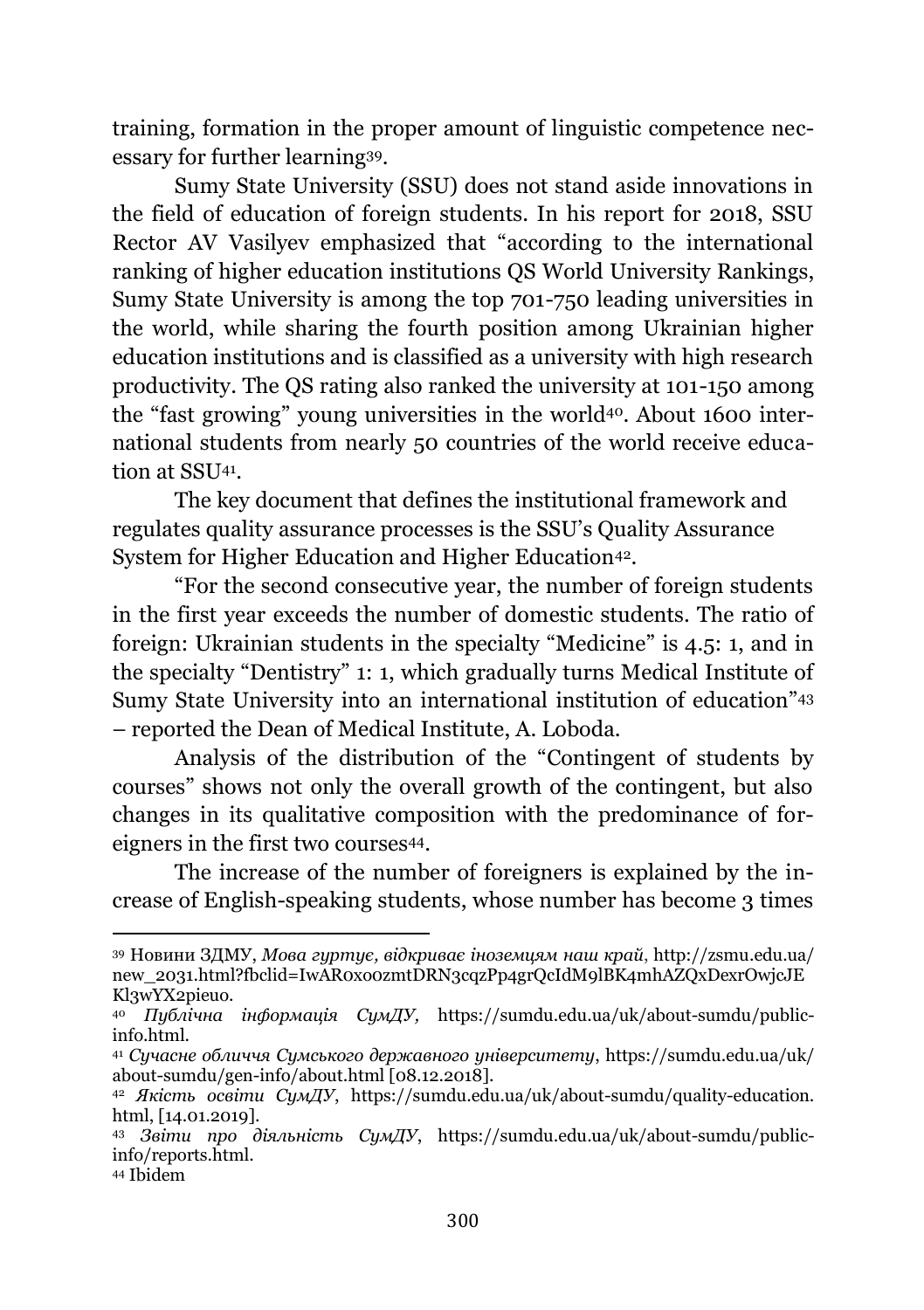higher in the last 2 years. This requires a rapid substantive review of the personnel policies of the departments involved in the teaching process in the senior year. Therefore, only an increase in the number of teachers who speak a sufficient level of foreign language (preferably certified) will ensure stability and further development of Medical Institute" 45.



#### **Figure 1.** Contingent of students

The analysis of the percentage of students who successfully passed this exam shows that there is a slight gap between the national stu-

 $\ddot{\phantom{a}}$ <sup>45</sup> Ibidem.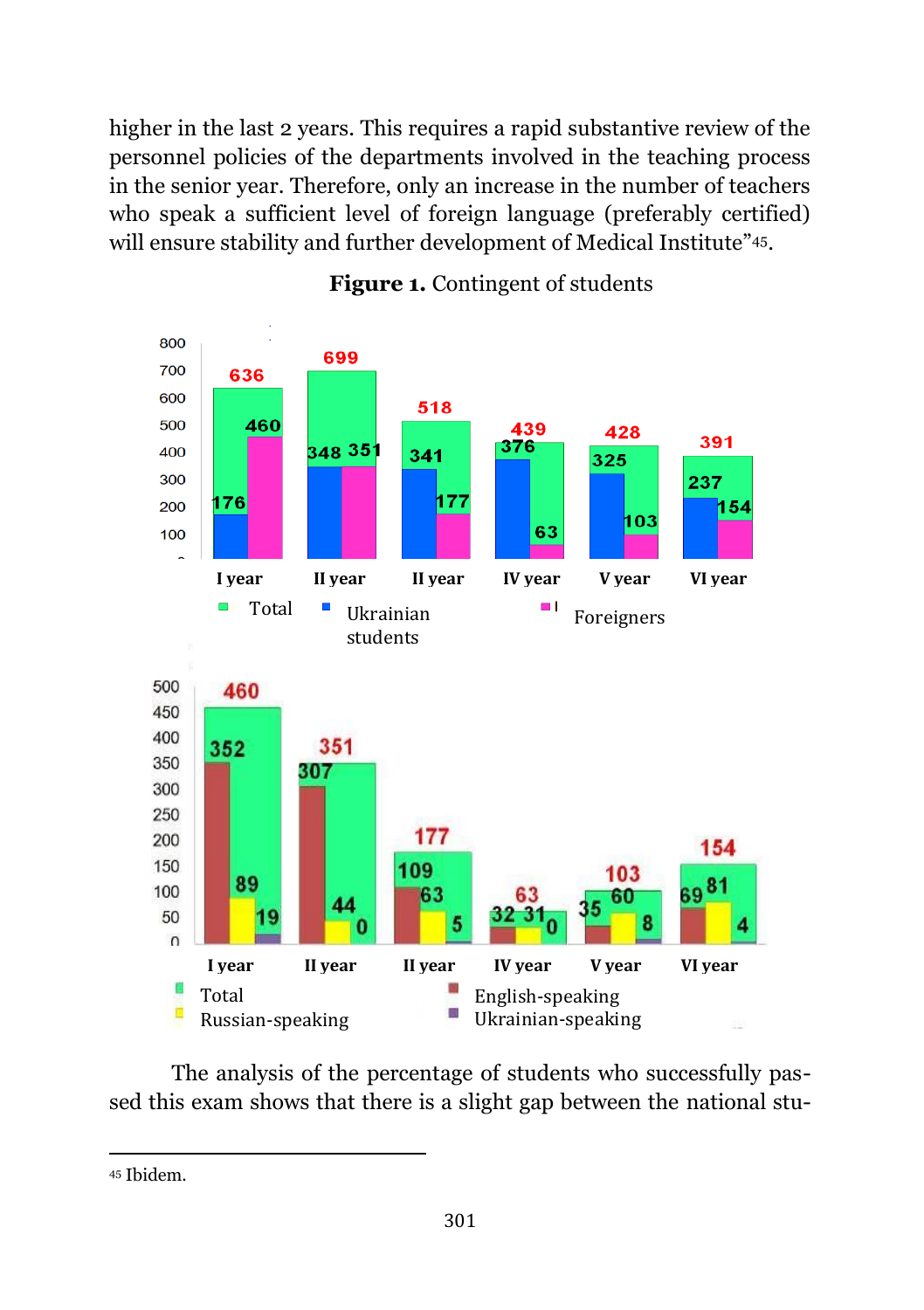dents and the national index, which allowed them to be ahead of the ZVO, subordinated to the Ministry of Education and Science of Ukraine. The success of foreign English-speaking students in 2018 has made it possible to demonstrate a higher-than-national result, which has secured the 4th position in the country.

The figure among Russian-speaking students is significantly inferior to national, but is much better than in 2017, when the licensed KROK-1 exam passed only 3.2% of students. This contingent is the most problematic, demonstrating a low initial level of command of the language of instruction, unsatisfactory academic discipline46.

The Department of Language Training of Foreign Citizens of SSU is actively working on improving the educational process of foreign students. The teaching of Ukrainian and, partly, Russian by foreign students is carried out according to the educational standard in foreign language training, defined by programs in Ukrainian and Russian as foreign, approved and recommended by the Ministry of Education and Science of Ukraine. The programs are designed in accordance with the communicative needs of different categories of foreign nationals receiving higher education in Ukrainian universities. The programs are aligned with the Common European Framework of Reference – CEFR (level А1, А2, В1, В2, С1, С2).The control of the quality of knowledge and skills is carried out according to the credit-modular system, which helps to improve the quality of education due to the systematic work of students during the semester<sup>47</sup> .

It means, the process of professional language study needs to be started from the period of adaptation of foreign students to Ukrainian language environment48.

We agree with the scientists Leshchenko T.O., Shevchenko O.M., Yufymenko V.G. that "mastering the discipline "Ukrainian as a Foreign Language" should contribute to the formation of active socio-cultural

 $\overline{a}$ <sup>46</sup> Звіти про діяльність СумДУ, op. cit.

<sup>47</sup> *Кафедра мовної підготовки іноземних громадян*, http://lang.sumdu.edu.ua/index. php/uk/.

<sup>48</sup> O.M. Semenog, I.S. Levenok, *Socio-cultural adaptation of foreign medic students in Ukrainian speaking environment on the basis of modern approaches*. International Scientific and Practical Conference 'WORLD SCIENCE'. III International Scientific and Practical Conferene «The vc TopActualResearches in ModernScience», Ajman, UAE. *8(24),* Vol. 4, 2017, p.13-17.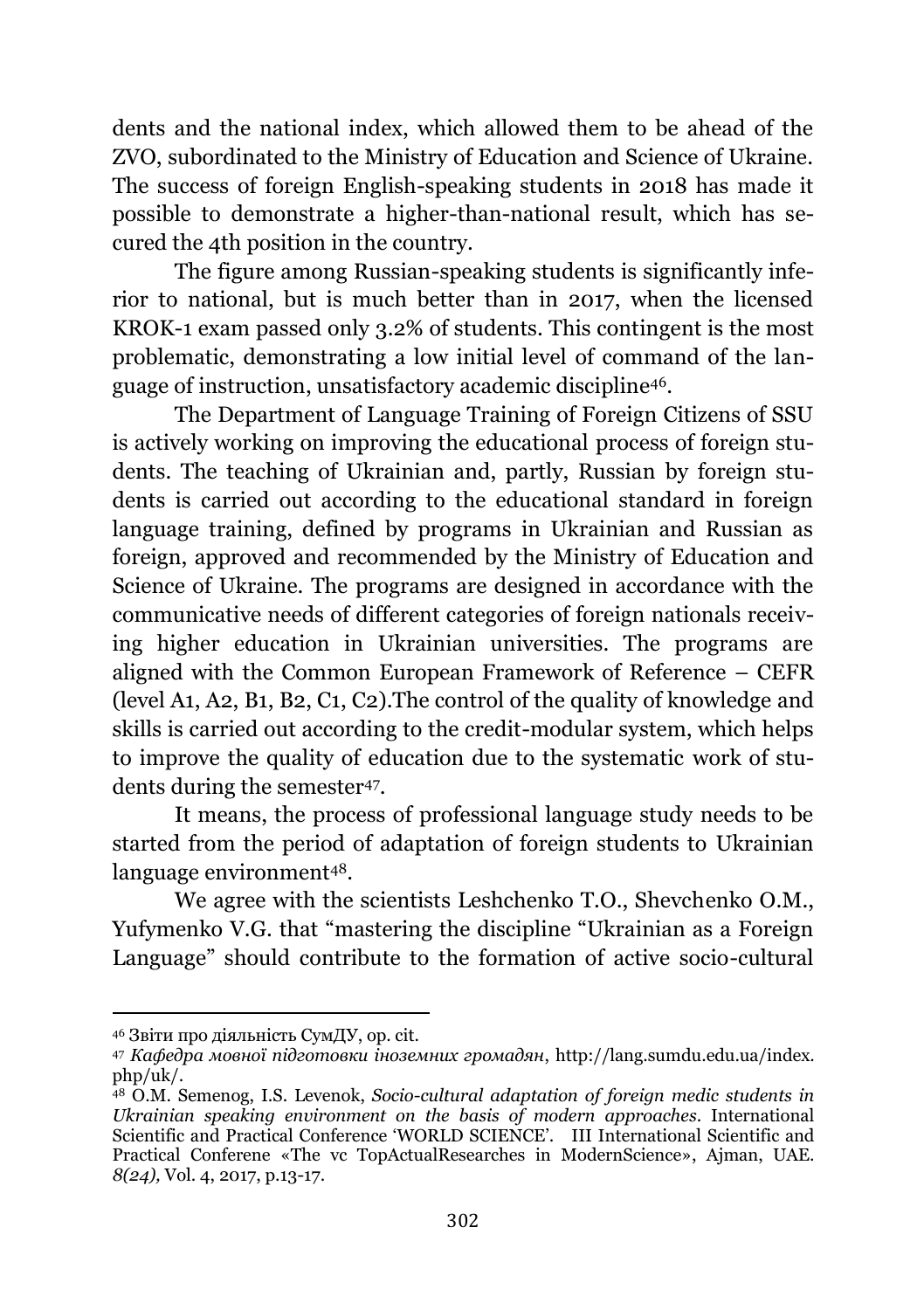discourse, as well as enriching the vocabulary through the professional orientation of the Ukrainian language as a foreign language in accordance with basic medical disciplines. From the first lessons, teachers of Language Training Department of Foreign Citizens of SSU all make efforts to form a general perception of the cultural and national environment among foreign students. To do this, we select the appropriate lexical material, we process texts that contribute to this process. Communicative methodology is the most effective teaching methodology in this field. In a short time a certain level of linguistic competence of foreign students is formed due to the active involvement of actual speech situations"49.

"Taking into account the requirements of the draft Standard and the program, we are working on improving the structure and content of vocational-oriented texts" <sup>50</sup>.

The department has developed a special distance course for foreign students, which provides a new level of study. Silka A.A., Kazandzhieva M.S., Konyok O.P., Bidenko L.V., Vorona N.O., Dyadchenko G.V. develop the course "Ukrainian for English-speaking foreign students". This course is designed for 3 years of study (1st year – 300 hours, 2nd year – 300 hours, 3rd year – 150 hours). It includes 8 modules (30 lessons). The lesson contains phonetic and grammar material, test and practical tasks, vocabulary. Audio lessons are embedded in the lesson so students can hear sounds, words, dialogues, texts in Ukrainian. Each lesson is supplemented with self-contained key assignments, as well as open-ended hands-on tasks, simulators and tests. The first lesson contains general information about Ukraine, the Ukrainian language, the city of Sumy and Sumy State University – all of which are presented in English with the addition of illustrations and video presentations. The last lesson is the repetition and synthesis of the subject. The feature of this course is "feedback" with the teacher, that is, the foreigner "reads" the answers and sends the audio file to the teacher. The teacher, in turn, listens to the pronunciation of sounds, words, sentenc-

<sup>49</sup> Т.О. Лещенко, О.М. Шевченко, В.Г. Юфименко , *Інтеграція компонентів культури в процес навчання іноземних студентів української мови «Молодий вчений»,*   $N<sup>0</sup>$  5.1 (69.1), May, 2019 р.

<sup>50</sup> І.С. Левенок, *Професійно-орієнтований текст як засіб формування мовнокомунікативних навичок іноземних студентів медичних спеціальностей,* Педагогічні науки: теорія, історія, інноваційні технології, № 4 (78), 2018, с. 112-123.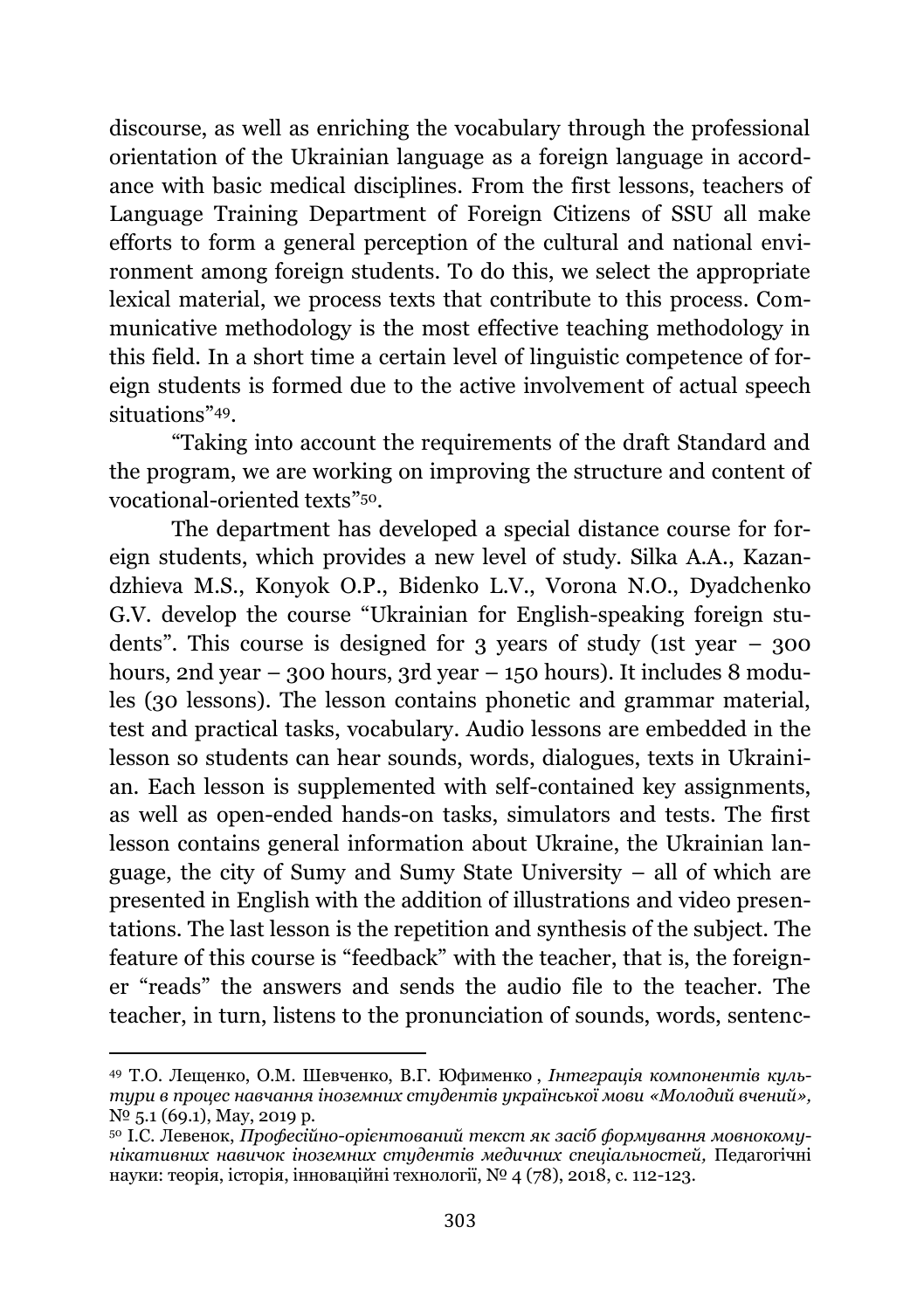es of the foreign student and, if necessary, makes adjustments or wishes regarding the student's pronunciation. Such work allows for the formation of linguistic competence and also creates conditions for foreign students to gain experience of intercultural communication, development of skills and communication skills with representatives of other nationalities.

Without doubd, the formation of a linguistic personality is important in the preparation of foreign students – future doctors such a personality is secondary and takes into account socio-cultural features, so the need to increase the level of command of foreigners of the Ukrainian language by professional orientation through the formation of a secondary linguistic personality is increasing. The socio-cultural aspect of formation the second language personality of foreign medic student is viewed in process of Ukrainian language teaching<sup>51</sup> .

#### **Conclusions**

Thus, within the article, on the basis of such methods of research as analysis of legislative and regulatory sources, analysis, generalization of Ukrainian and foreign sources, the world and Ukrainian contexts for forming the linguistic competence of foreign students of medical specialties are characterized. Globalization processes predispose Ukrainian and world society to dialogue between nations and cultures. Foreign and Ukrainian higher education institutions pay considerable attention to the quality education of foreign students, which provides the conditions for gaining experience of intercultural and national interaction, the realization of knowledge exchange, the formation of linguistic competence of foreign students in the process of preparation for professional activity. Medical education in Ukraine is the most popular among foreigners, as there is a strong social demand for the training of highly qualified doctors.

It is one of the priority areas of work of Ukrainian and world medical institutions to form the linguistic competence of foreign nationals as future competitive medical professionals capable of solving communicative tasks in the field of professional activity.

 $\overline{\phantom{a}}$ 

<sup>51</sup> І.С. Левенок, *Соціокультурний аспект становлення вторинної мовної особистості іноземного студента-медика*, [в:ї Рідне слово в етнокультурному вимірі*,*  2017, с. 417-423.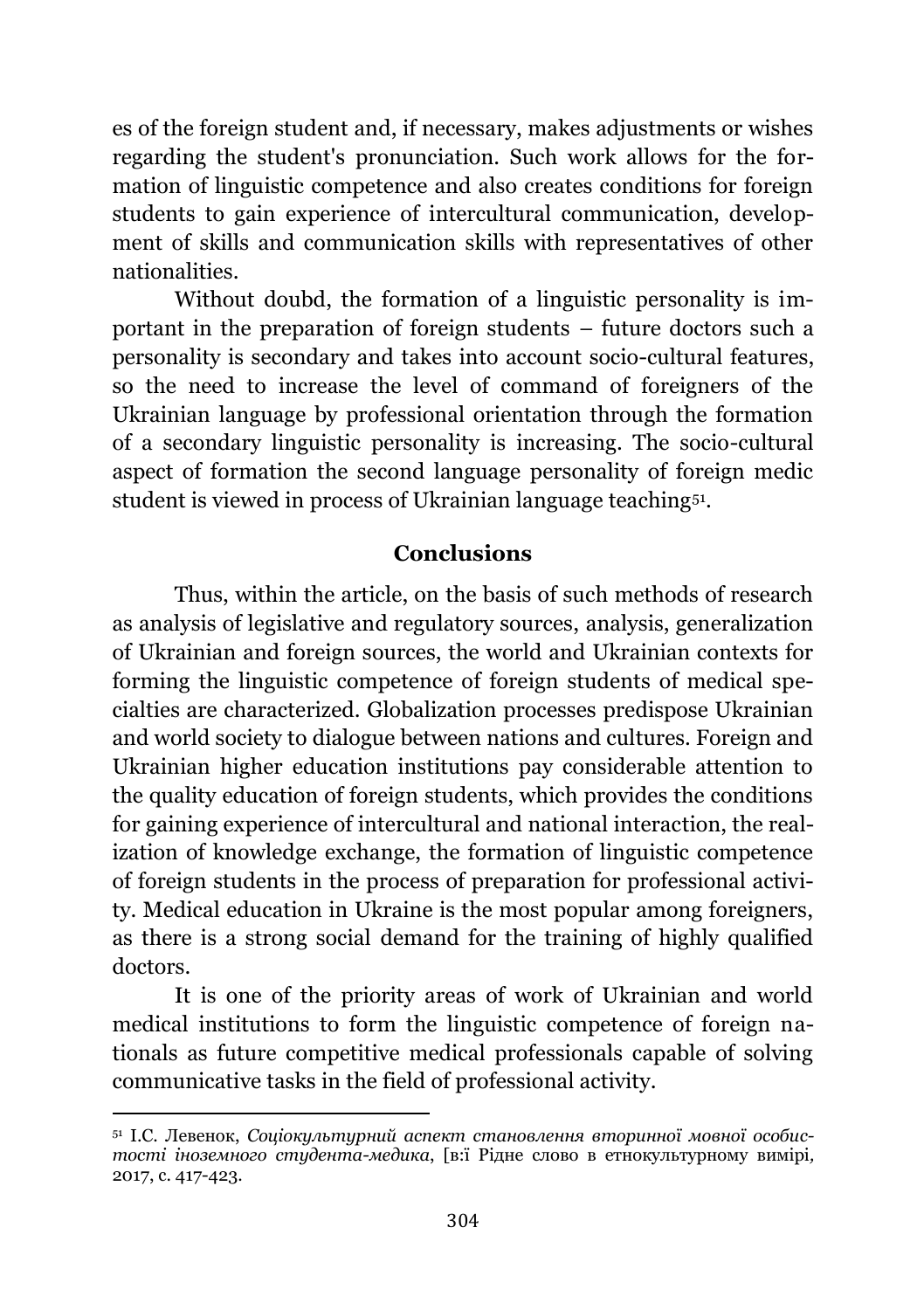#### **Bibliography**

- Авраменко Н.О., *Підготовка майбутніх лікарів-іноземців до оволодіння професійною термінологією у медичних закладах вищої освіти*, Дис. канд. пед. наук.: 13.00.04, Хмельницький 2019.
- Булах І.Є., Войтенко Л.П., Антоненко Ю.П., *Моніторинг якості медичної освіти*. *Міжнародний досвід*, "Медична освіта" 2018, № 3.
- *Державна національна програма "Освіта" ("Україна ХХІ століття")*, Видавництво "Райдуга", Київ 1994, 61 с.
- *Деякі питання набору для навчання іноземців та осіб без громадянства: Постанова Кабінету Міністрів України від 11.09. 2013 р*., № 684, https://zakon.rada.gov.ua/laws/show/684-2013-%D0%BF.
- *Закон України "Про вищу освіту"* (2984-111), АТ "Книга", Київ 2002, 67 с.
- *Звіти про діяльність СумДУ*, https://sumdu.edu.ua/uk/about-sumdu/public-info/reports.html.
- Кафедра мовної підготовки іноземних громадян Сумського державного університету, http://lang.sumdu.edu.ua/index.php/uk/.
- Костюк С.С., Бакум З.П., *Підходи до формування компетентностей міжкультурної комунікації студентів-іноземців*, "Наукові записки Бердянськогодержавного педагогічного університету. Серія: Педагогічні науки" 2017, Вип. 2, c. 156-162.
- *Ласкаво просимо: як іноземці їдуть на навчання до України*, https://studway.com.ua/inozemtsi-v-ukraini/.
- Левенок І.С., *Професійно-орієнтований текст як засіб формування мовнокомунікативних навичок іноземних студентів медичних спеціальностей,* "Педагогічні науки: теорія, історія, інноваційні технології" 2018, № 4(78), с. 112-123.
- Левенок І.С., *Соціокультурний аспект становлення вторинної мовної особистості іноземного студента-медика,* [в:] Рідне слово в етнокультурному вимірі, 2017, c. 417-423.
- Лещенко Т.О., Шевченко О.М., Юфименко В.Г., *Інтеграція компонентів культури в процес навчання іноземних студентів української мови*, "Молодий вчений" 2019, № 5.1(69.1).
- *Медична етика Гіппократа. Клятва Гіппократа і її подальші модифікації*, Сайт Української медичної стоматологічної академії, https:// studfiles. net/preview/5751663/page:4/.
- Новини ЗДМУ, *Мова гуртує, відкриває іноземцям наш край*, http://zsmu.edu.ua/new\_2031.html?fbclid=IwAR0xo0zmtDRN3cqzPp4grQ cIdM9lBK4mhAZQxDexrOwjcJEKl3wYX2pieuo.
- *Про схвалення Стратегії розвитку медичної освіти в Україні*, Розпорядження КМУ № 95-р від 27.02.2019 р., https://zakon.rada.gov. ua/laws/show/95-2019-%D1%80.
- *Публічна інформація СумДУ*, https://sumdu.edu.ua/uk/about-sumdu/ public-info.html.
- Рагріна Ж.М., *Підготовка іноземних спеціалістів-медиків до професійного спілкування*, Дис. канд. пед. наук.: 13.00.04, Запоріжжя 2017, c. 54- 56.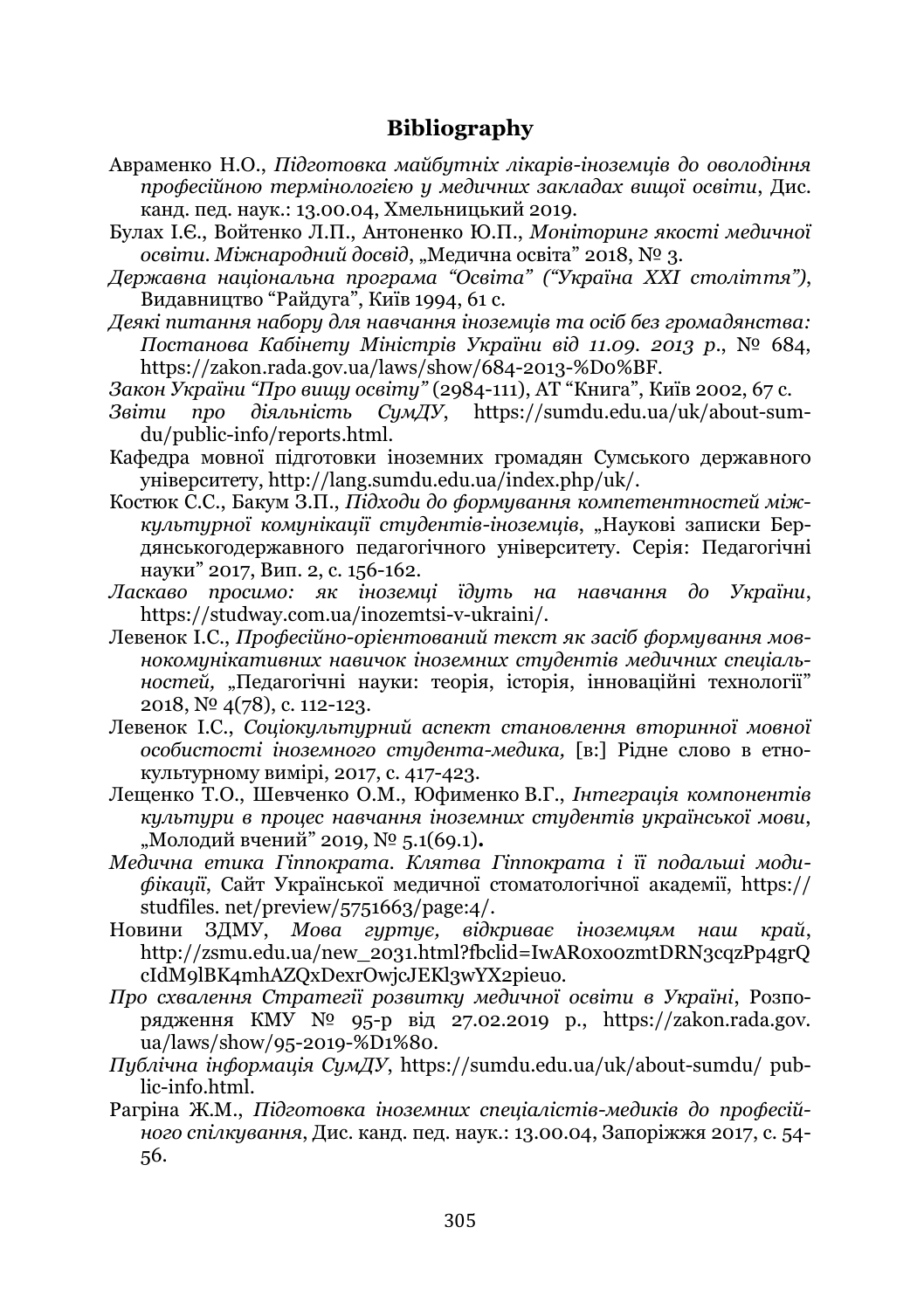- Рибаченко Л.І., *Сучасний етап і основні напрямки реформи системи навчання іноземних громадян в навчальних закладах України*, Донецьк 2001, с. 174-178.
- *Словник української мови: в 11 томах*, А.П. Білоштан, М.Ф. Бойко, В.П. Градова, Г.М. Колесник, О.П. Петровська, Л.А. Юрчук (ред.), Київ 1971.
- Сучасне обличчя Сумського державного університету, https://sumdu.edu. ua/uk/about-sumdu/gen-info/about.html.
- *Український державний центр міжнародної освіти МОН України,* http:// studyinukraine.gov.ua/uk/zhittya-v-ukraini/inozemni-studenti-v-ukraini/.
- Ушакова Н.І., Дубинський А.В., Тростинська О.М., *Концепція мовної підготовки іноземців у ВНЗ України, "*Викладання мов у вищих навчальних закладах на сучасному етапі. Міжпредметні зв'язки" 2001, Вип. 19, c. 136-146.
- Федорова К.В., *Формування професійно-етичних якостей майбутніх лікарів у виховному просторі вищого медичного навчального закладу*, Дис. канд. пед. наук: 13.00.04 Старобільськ 2016, 250 с.
- Щербяк Ю. А. *Особливості адаптації іноземних студентів до навчання в Україні (на прикладі ТНЕУ)*, "Педагогічний альманах" 2015, № 25, с. 136-144.
- Якість освіти СумДУ, https://sumdu.edu.ua/uk/about-sumdu/quality-educa tion.html.
- Boutin-Foster C., Foster J.C., Konopasek L., *Framework for Teaching Cultural Competence*, "Academic Medicine", January, 2008, vol. 83, іssue 1, pp. 106- 111.
- Criteria ASPIRE Recognition of Excellence in Simulationin a Medical, Dental and Veterinary School, October 2017, https://www.aspire-toexcellence.org/downloads/1342/.../.
- *Developing "roadmaps" for enhancing the professional culture of medical schools,* Medical News TODAY, Article Date: 23 Apr 2008, http://www. medicalnewstoday.com/articles/104983.php
- *European charter for Regional and Minority Languages Strasbourg,* The European Treaty Series N 165, http://conventions.coe.int/Treaty/en/Trea ties/html/148.htm.
- Fitzpatrick J., *Self-assessment as a strategy to provoke integrative learning within a professional degree programme,* "Learning in Health and Social Care" 2006, vol. 5, іssue 1, pp. 23-34.
- General Medical Council, *A guide to the PLAB test*, https://www.gmcuk.org/registration-and-licensing/.../.
- Howe A., *Professional development in undergraduate medical curricula–the key to the door of a new culture?*, "Medical Education" 2002, vol. 36, іssue 4, pp. 353-359.
- Ivan Franko National University of Lviv, http://www.lnu.edu.ua.
- Ivano-Frankivsk National Medical University https://www.ifnmu.edu.ua/uk/ sportyvne-zhyttia/2-uncategorised?start=144.
- Klein J., Rice C., Levy J.C., *U.S. Education Reform and National Security (Independent Task Force Report No. 68),* Councilon Foreign Relations Press New York, 2012, 120 p.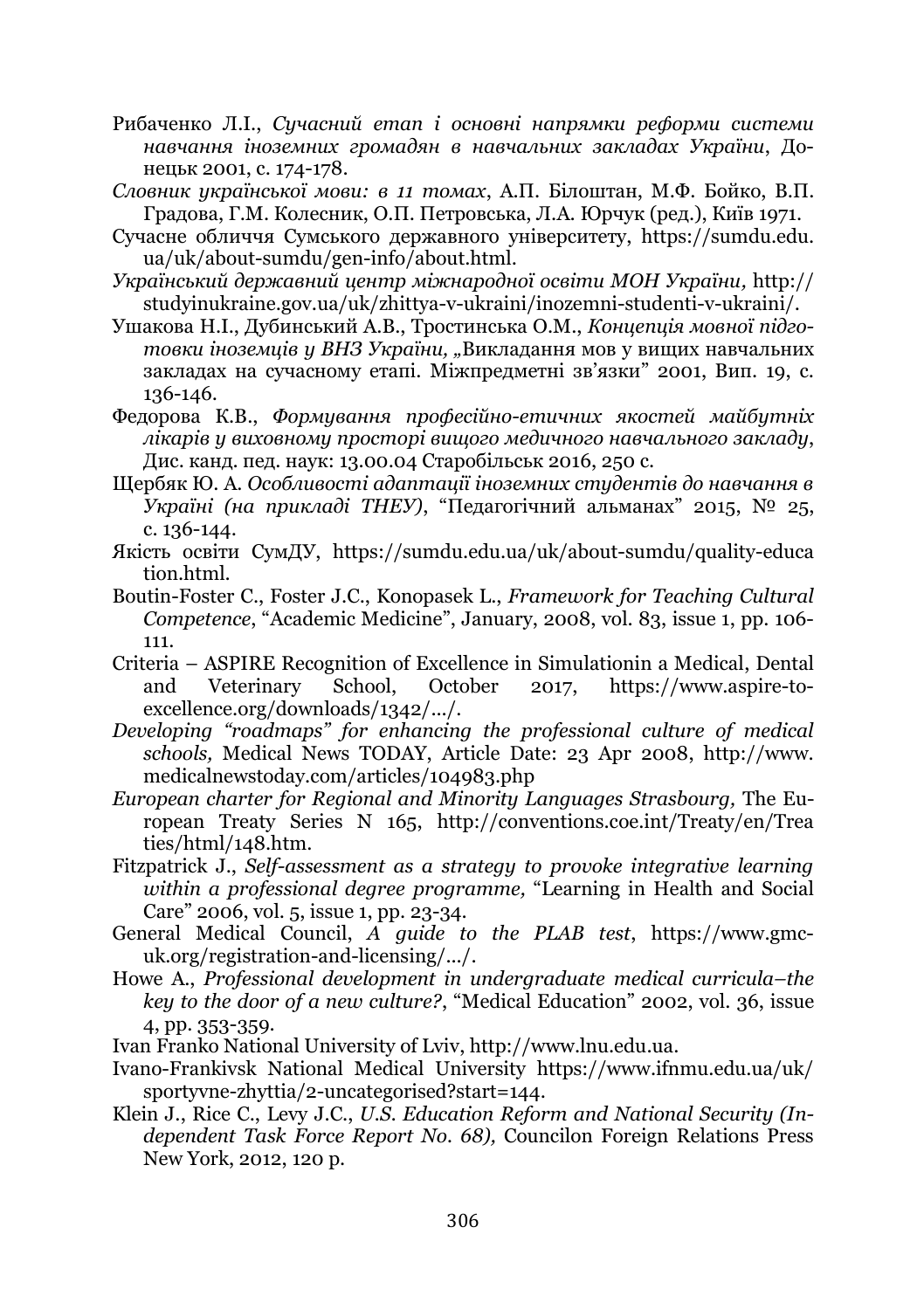National University of Pharmacy, http://nuph.edu.ua/kafedri/.

- *Report of Commission on Human Security "Human Security Now"*, United Nations, NewYork 2003.
- Semenog O.M., Levenok I.S., *Socio-cultural adaptation of foreign medic students in Ukrainian speaking environment on the basis of modern approaches*, International Scientific and Practical Conference 'WORLD SCI-ENCE'. ІІІ International Scientific and Practical Conferene "The Top Actual Researches in Modern Science", Ajman, UAE. 8(24), vol.4, 2017, pp. 13-17.
- The ASPIRE initiative. International Recognition ofExcellence in Education, https://www.aspire-toexcellence.org/.
- The International Foundations of Medicine (IFOM), https://www.nbme. org/ifom/.
- Wearn A., Bhoopatkar H., *Evaluation of consent for peer physical examination: students reflect on their clinical skills learning experience*, "Medical Education" 2006, vol. 40, issue 10, pp. 957-964.